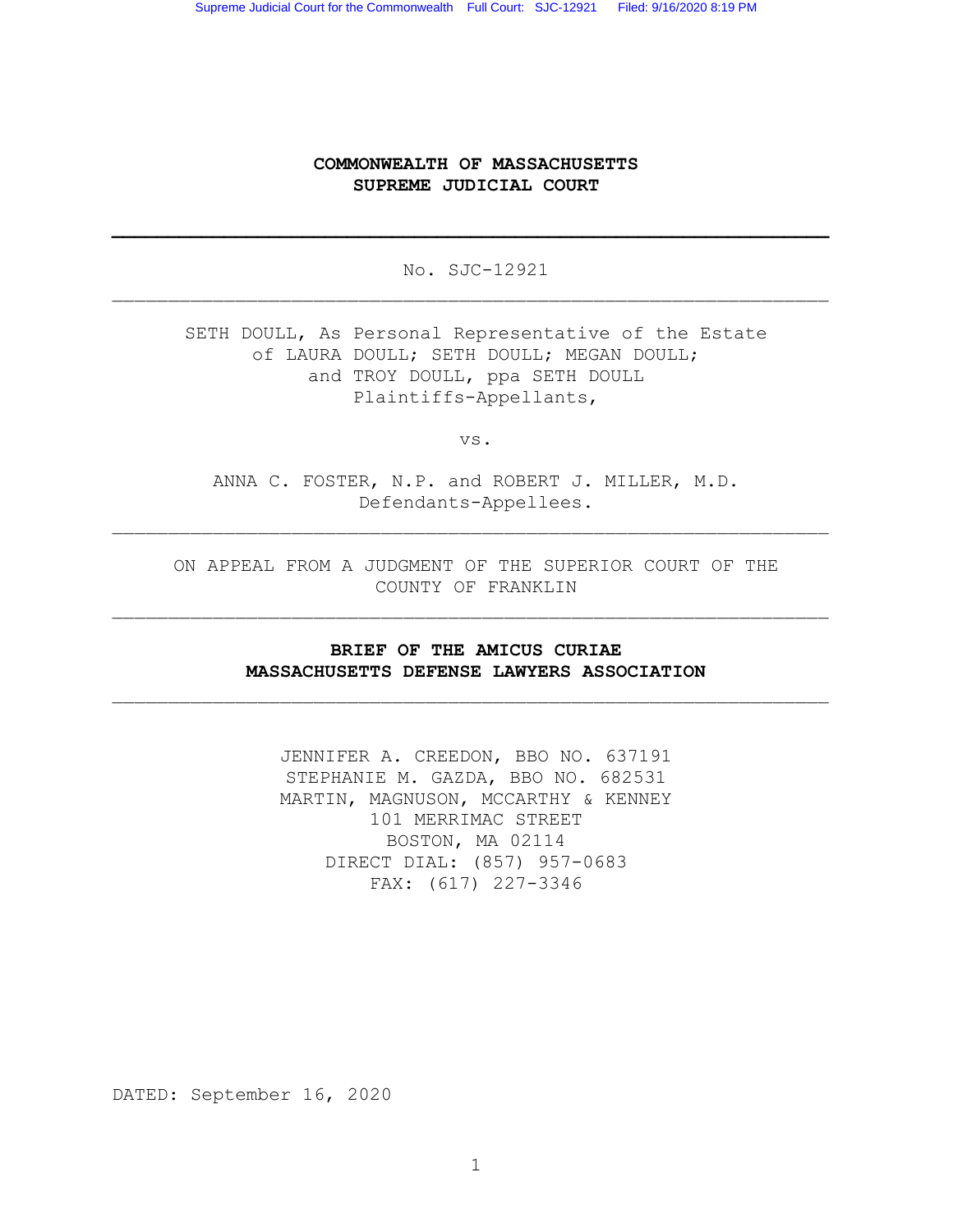# TABLE OF CONTENTS

| STATEMENT OF THE INTEREST OF THE AMICUS CURIAE 4                            |
|-----------------------------------------------------------------------------|
|                                                                             |
|                                                                             |
|                                                                             |
|                                                                             |
|                                                                             |
| Continued Dilution of O'Connor Erodes Well-Established<br>Ι.                |
| Principles of Causation and Confuses Determinations of                      |
| Liability Involving Multiple Causal Factors 7                               |
| a. Abandonment of Key Premises from O'Connor Hinder Present                 |
| Courts' Ability to Make Sound Determinations Involving                      |
| Complex Causal Questions.  8                                                |
| b. O'Connor Provides Essential Guidance for Effectively                     |
| Resolving Complex Causal Questions.  10                                     |
| c. O'Connor Sets Forth the Frequency, Proximity and Duration                |
| Test for Causal Determinations.  13                                         |
| II. Factual Causation as Defined in the Restatement (Third) of              |
| Torts is the Proper Standard Where There are Multiple                       |
| Potential Tortfeasors or Sources of Injury 17                               |
| a. The Restatement (Third) of Torts Puts Causation Back on                  |
|                                                                             |
| The Restatement (Third) of Torts Reinvigorates Crucial<br>b.                |
| Aspects of Clarity and Objectivity in Causal                                |
|                                                                             |
| Factual Causation as Set Forth in The Restatement (Third)<br>$\mathbb{C}$ . |
| of Torts is Not a New Standard, but Instead a                               |
| Clarification of Essential Characteristics of Causation                     |
| in Accordance with Existing Law.  20                                        |
| III. Reliance on the Restatement (Second) of Torts is no Longer             |
|                                                                             |
| a. Progressively Loose Applications of the Restatement                      |
| (Second) of Torts Have Diminished the Connection Between                    |
|                                                                             |
| b. Overbroad Applications of the Substantial Contributing                   |
| Factor Test are No Longer Necessary or Appropriate.  29                     |
|                                                                             |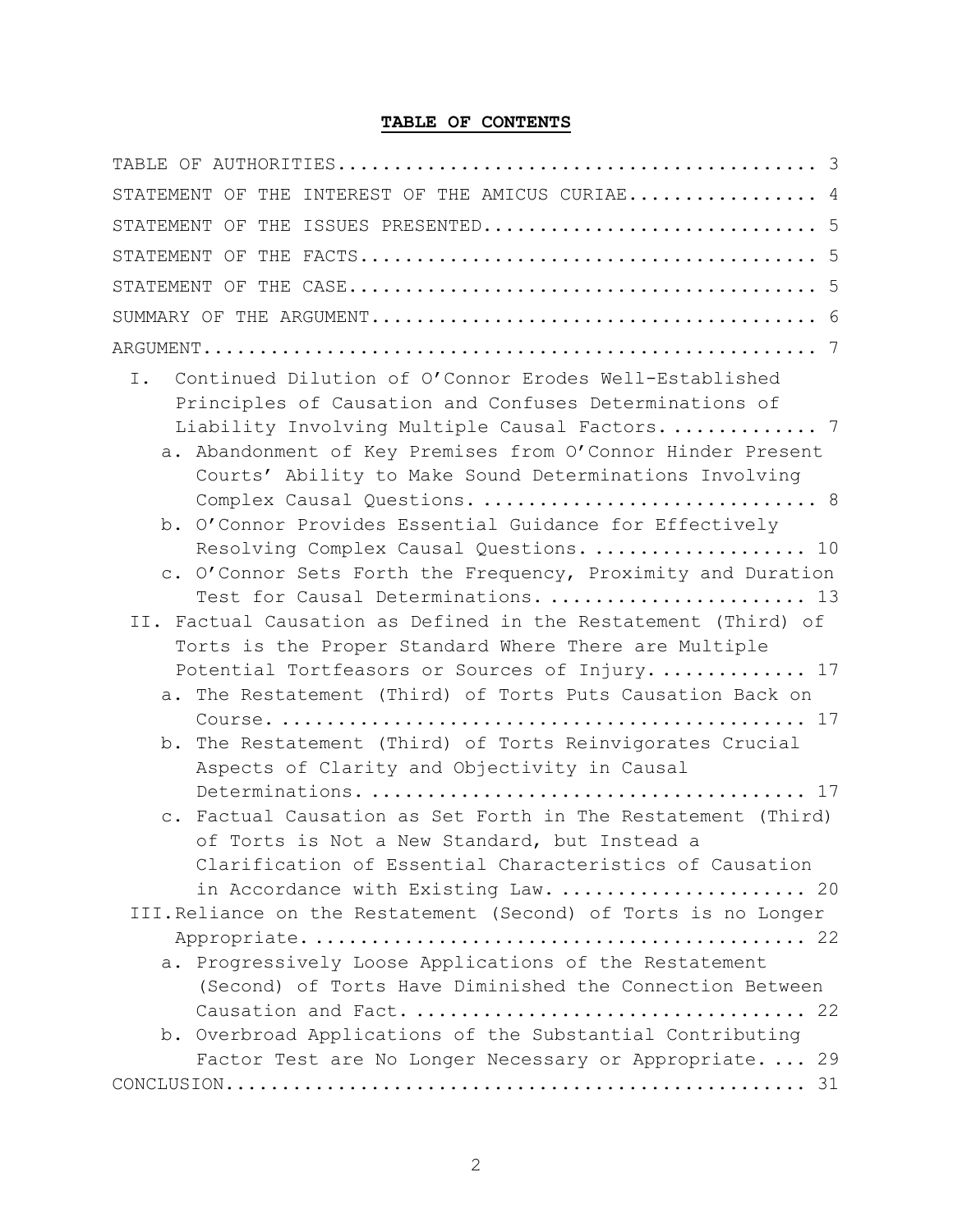### TABLE OF AUTHORITIES

#### Cases

| Anderson v. Minneapolis, St. Paul & Sault Ste. Marie Ry Co., |
|--------------------------------------------------------------|
|                                                              |
| Chase v. Roy, 363 Mass. 402 (1973)  11                       |
| Commonwealth v. Lanigan, 419 Mass. 15 (1994)  10             |
| Holdren v. Buffalo Pumps, Inc., 614 F.Supp.2d 129            |
|                                                              |
| Ingham v. Johnson & Johnson, Missouri Circuit Court,         |
|                                                              |
| June v. Union Carbide Corp., 577 F.3d 1234 (10th Cir. 2009)  |
|                                                              |
| Lanzo v. Cyprus Amax Minerals Co., Middlesex Superior Court, |
| New Jersey, No. L-7385-16 (April 2018)  9-10                 |
| Morin v. Autozone Northeast, Inc., 79 Mass. App. Ct. 39      |
|                                                              |
| O'Connor v. Raymark Industries, Inc., 401 Mass. 586 (1988)   |
|                                                              |
| Ross v. A.O. Smith Corp., Middlesex Superior Court,          |
| Massachusetts, C.A. No. 1381-CV-05580 (Oct. 2017)  30        |
| Shetterly v. Raymark Industries, Inc., 117 F.3d 776          |
|                                                              |
| Summerlin v. Philip Morris, Middlesex Superior Court,        |
| Massachusetts, C.A. No. 1581-CV-05255 (Oct. 2018)  29-30     |
| Welch v. Keene Corp., 31 Mass. App. Ct. 157 (1991)  9        |

### Treatises

Restatement (Second) of Torts,  $\frac{1}{2}$  430 (1997) ................ 24-25 Restatement (Second) of Torts,  $\S$  431 (1997) ............... 23-25 Restatement (Second) of Torts, § 432 (1997) ......... 24-25, 27 Restatement (Second) of Torts,  $\S$  433 (1997) ............... 24-26 Restatement (Third) of Torts, § 26 (2010) .... 17-18, 20, 24, 28 Restatement (Third) of Torts,  $\S 27$  (2010) ............ 18-19, 24

### Other Authorities

| Black's Law Dictionary (11th ed. 2019)  19              |  |
|---------------------------------------------------------|--|
| J. Smith, Legal Cause in Actions of Tort,               |  |
|                                                         |  |
| T.A. Weigand, The Wrongful Demise of But For Causation, |  |
|                                                         |  |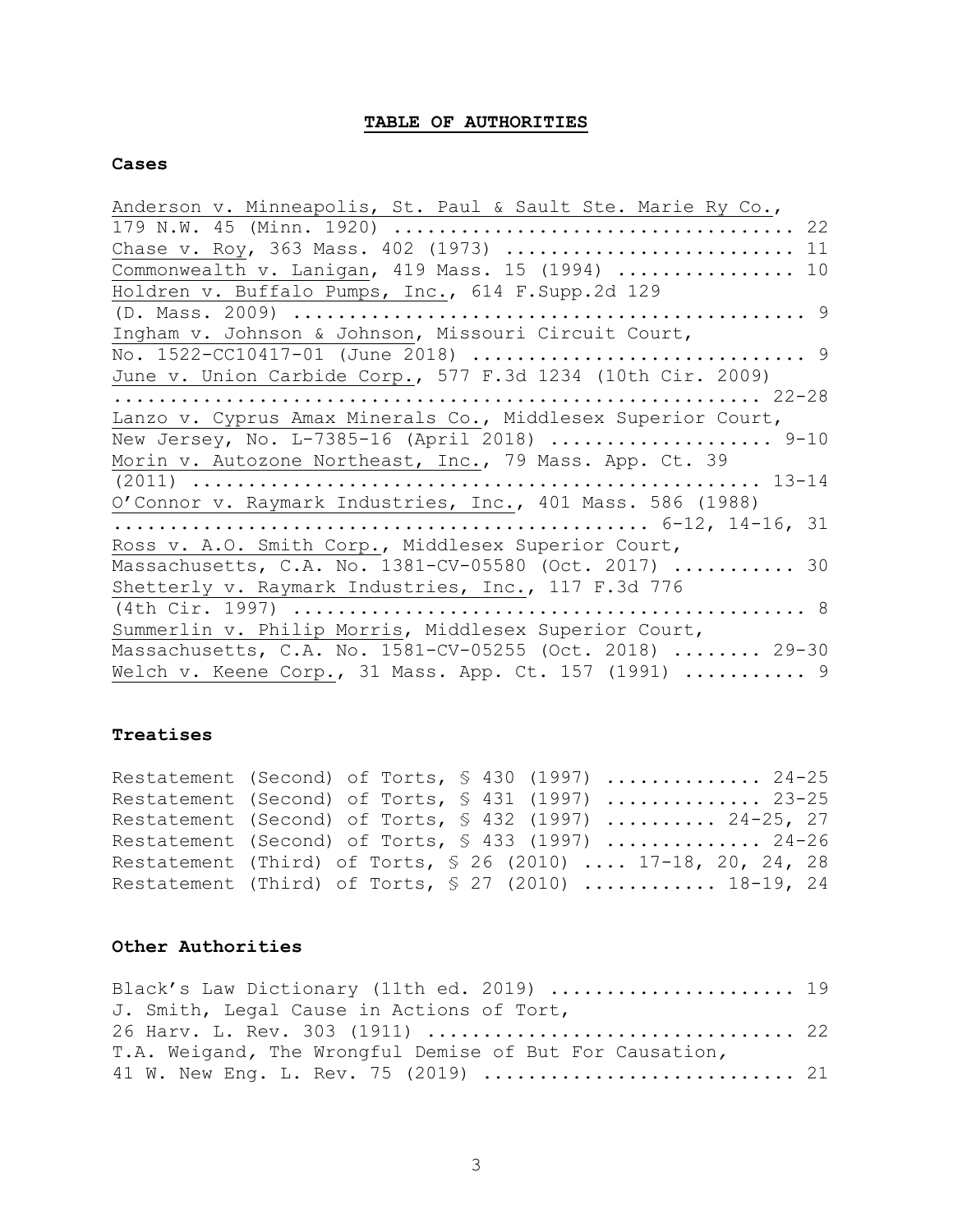## STATEMENT OF THE INTEREST OF THE AMICUS CURIAE

The Massachusetts Defense Lawyers Association ("MassDLA"), amicus curiae, is a voluntary, non-profit, state-wide professional association of trial lawyers who defend corporations, individuals, and insurance companies in civil lawsuits. Members of the MassDLA work to promote the administration of justice, legal education, and professional standards and to promote collegiality and civility among all members of the bar.

As an association of civil defense lawyers, the MassDLA has a direct interest in the issues of public importance that affect MassDLA members and their clients. Those interests could be affected by the issues before the Court in this appeal, including whether the Court adopts a factual cause of harm standard in cases involving multiple potential tortfeasors or potential causes of injury.

As part of fulfilling its purpose, the MassDLA has previously filed amicus briefs in the appellate courts of the Commonwealth. The MassDLA offers its experience and perspective to the Court as amicus curiae to assist in its resolution of the matter now before it.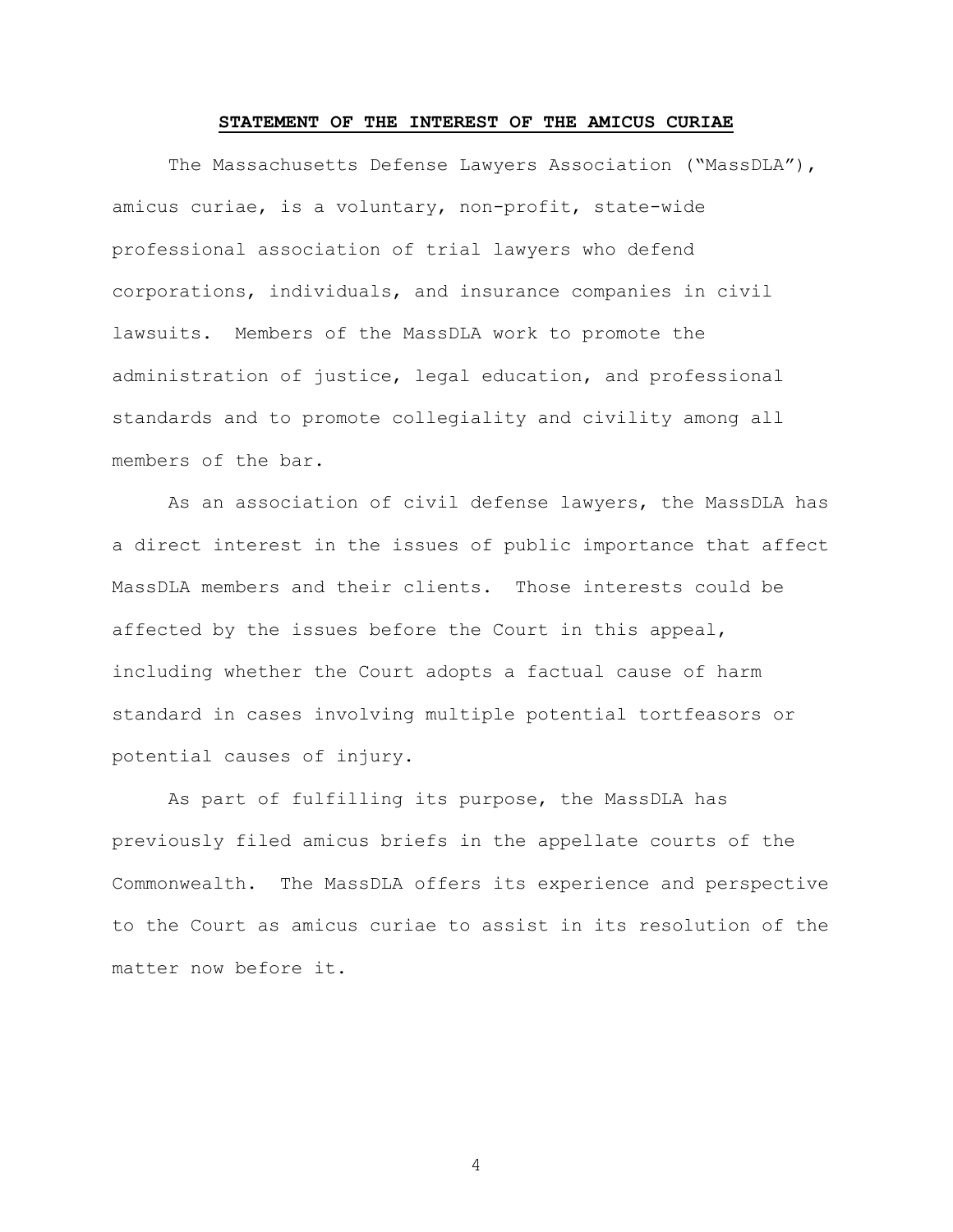#### STATEMENT OF THE ISSUES PRESENTED

"In a case involving multiple potential tortfeasors or potential causes of injury, whether 'substantial contributing factor' may or must be used in lieu of 'but for' in the causation jury instructions; whether the court should adopt a 'factual cause' of harm standard, as provided in sections 26 and 27 of the Restatement (Third) of Torts (2005)." Announcement: The Justices Are Soliciting Amicus Briefs, Seth Doull & Others v. Anna C. Foster, N.P. & Another, SJC-12921, Docket Entry #2 (SJC entered Mar 13, 2020) ("Amicus Announcement").

#### STATEMENT OF THE FACTS

The MassDLA, as amicus curiae, adopts the statements of facts regarding the prior proceedings and factual background as submitted in the briefs of Anna C. Foster, N.P. and Robert J. Miller, M.D. (Defendants-Appellees), and Seth Doull as Personal Representative of the Estate of Laura Doull, Seth Doull, Megan Doull, and Troy Doull (Plaintiffs-Appellants).

#### STATEMENT OF THE CASE

MassDLA is answering the Commonwealth of Massachusetts Supreme Judicial Court's solicitation for amicus briefs in the matter of Seth Doull & Others v. Anna C. Foster, N.P. & Another, SJC-12921, to assist in determining the proper standard of causation to apply in a case involving multiple tortfeasors or potential causes of injury. In Doull v. Foster this issue arose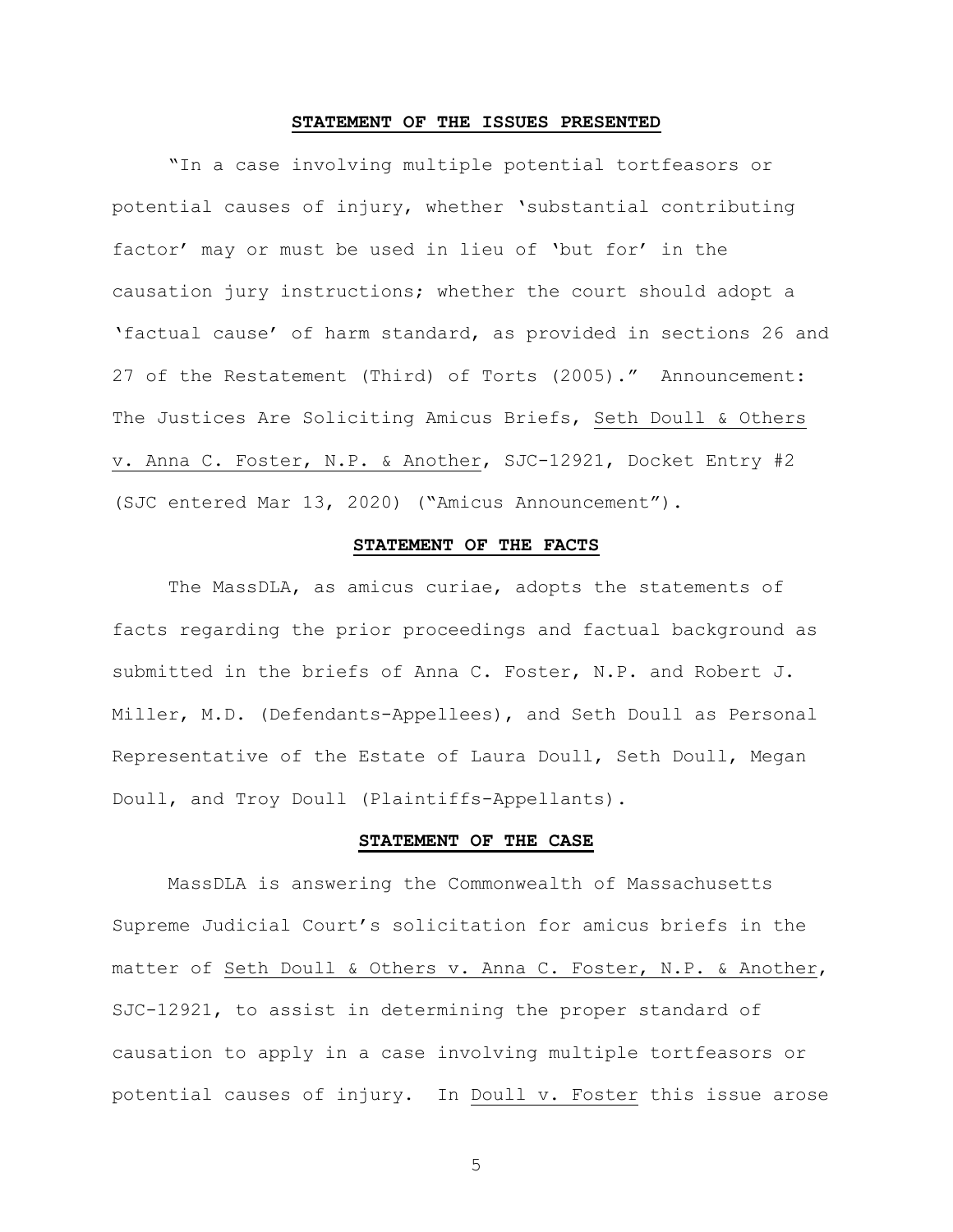within the context of a medical malpractice claim arising out of a factual background involving several potential sources of injury, including, among others, multiple healthcare providers, a drug used during the course of treatment, and an undiagnosed underlying condition.

At base, the central issue under consideration concerns which standard of causation should or must be applied in a case involving multiple potential tortfeasors or sources of injury. Answering this question requires an assessment of both the substantial contributing factor test and the factual cause of harm standard. This will necessarily involve some discussion of the respective rationales of both causal standards, the origins, evolution, and current state of their use, and the potential advantages and disadvantages of using one standard in lieu of the other, especially within the context of cases involving multiple potential causes.

### SUMMARY OF THE ARGUMENT

Presently, a court can use a jury instruction that encompasses a "substantial contributing factor" test in lieu of a "but for" test in a multiple tortfeasor case. O'Connor v. Raymark Industries, Inc., 401 Mass. 586 (1988). The "substantial contributing factor" test has never been intended as a wholesale replacement of "but for" causation, but it was

 $6\,$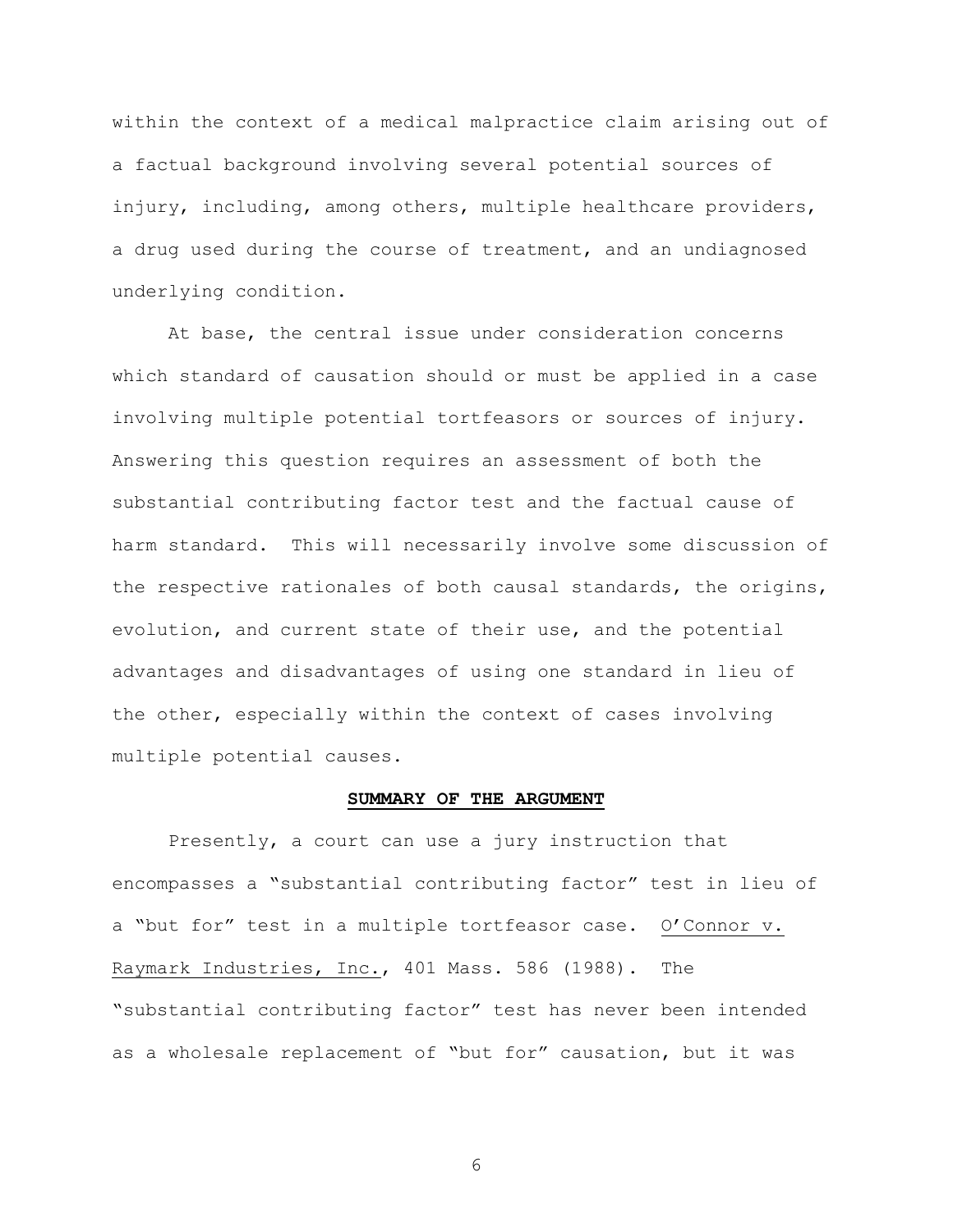used by the O'Connor Court as a supplemental tool to help assess causation in a multi-defendant matter.

However, courts have failed to articulate the necessary concepts for factual determination by the factfinder. The confusion surrounding "substantial factor" as it is found in the Restatement (Second) of Torts (1997) has led to progressively loose applications and a diminished connection between causation and fact. The best approach to accurately and effectively untangle complex causal determinations would be to adopt a "factual cause" of harm standard as provided in Sections 26 and 27 of the Restatement (Third) of Torts (2010) represents a return to concepts central to the law of torts, including the "but for" standard.

#### **ARGUMENT**

#### I. Continued Dilution of O'Connor Erodes Well-Established Principles of Causation and Confuses Determinations of Liability Involving Multiple Causal Factors.

In O'Connor v. Raymark Industries, Inc., 401 Mass. 586

(1988), this Court charted a navigable course for cases involving potential multiple tortfeasors or sources of injury by defining core principles of causation, including "substantial contributing factor." Despite this Court's efforts to set sail on a clear course, subsequent courts have failed to define concepts of causation which has gradually led to treacherous

 $7\overline{ }$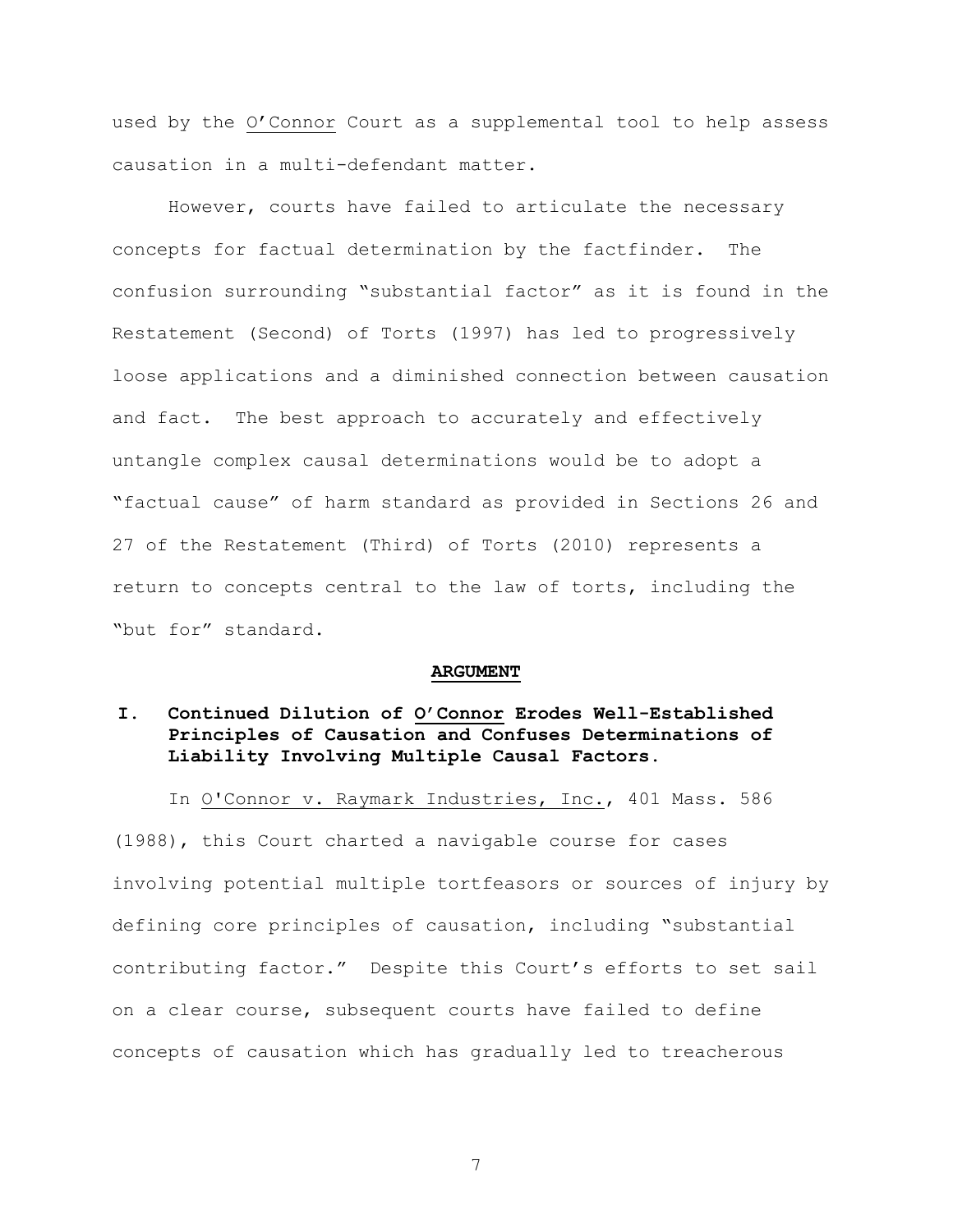waters. As a result, the factfinder has lacked quidance as to the proper method for determining causation.

# a. Abandonment of Key Premises from O'Connor Hinder Present Courts' Ability to Make Sound Determinations Involving Complex Causal Questions.

O'Connor involved a shipyard welder in the 1940s who, while welding, would cover himself with asbestos blankets made by Raymark Industries for protection from sparks. 401 Mass. at 587. Asbestos blankets made by Raymark Industries were made of Raybestos, which was "an asbestos cloth containing 65-95% asbestos." Shetterly v. Raymark Industries, Inc., 117 F.3d 776, 779 n.1 (4th Cir. 1997). At trial, the jury was instructed to find whether the plaintiff was exposed to asbestos from the asbestos blankets made by Raymark Industries, and if so, did such exposure substantially contribute to the cause of his mesothelioma. O'Connor, 401 Mass. at 588-589. The trial court noted that "[i]t doesn't have to be the only cause, but it has to be a substantial contributing cause ... It means something that makes a difference in the result." Id. at 589. The jury found that while the plaintiff was exposed to asbestos from the product, such exposure did not substantially contribute to the cause of his mesothelioma. Id. at 587. On appeal by the plaintiff, this Court held that the trial court properly instructed the jury on causation, finding that the trial judge's instruction was consistent with the principle of joint and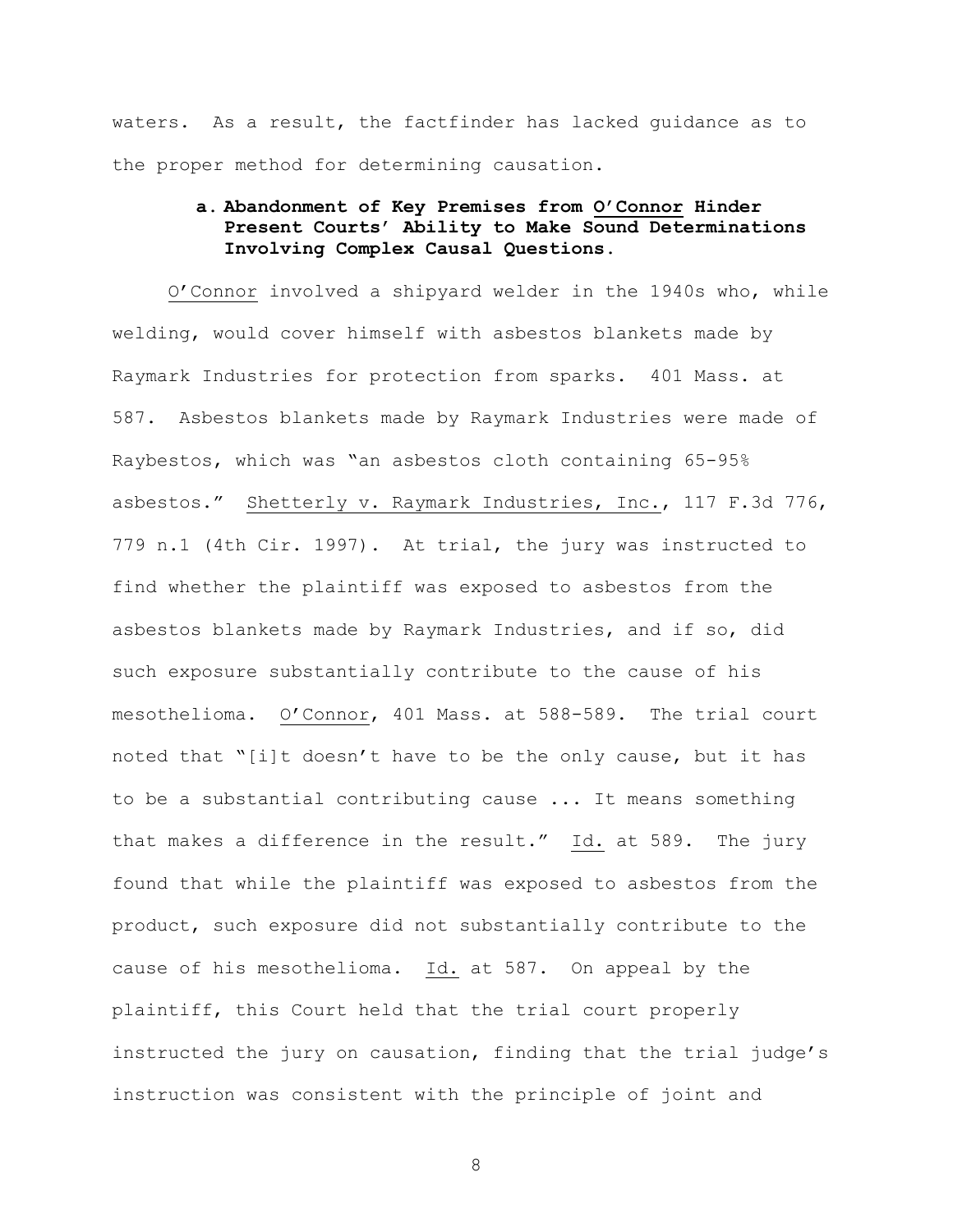several liability and served to distinguish between a substantial factor and a negligible factor. Id. at 591-592.

When this Court decided O'Connor in 1988, asbestos litigation routinely involved products with high concentrations of asbestos generally used in a limited set of occupations and industries. The products in question contained extremely high concentrations of amphibole asbestos and most claims came from workers in "traditional" industries, including the shipyard and insulation trades. See Welch v. Keene Corp., 31 Mass. App. Ct. 157 (1991) (insulator exposed to asbestos from carrying, mixing, and applying asbestos-containing insulation products in 1950s); see also Holdren v. Buffalo Pumps, Inc., 614 F. Supp. 2d 129 (D. Mass. 2009) (boiler technician exposed to asbestos at shipyards and industrial sites from 1950s to 1970s).

Today, exposure cases generally do not involve the same uniformity of products or levels of exposure that the O'Connor Court faced in the 1980s. Modern courts are faced with exposure trials that more often involve "trace exposure" to a myriad of products in a variety of trades in both occupational and nonoccupational settings. See, e.g., Ingham v. Johnson & Johnson, Missouri Circuit Court, No. 1522-CC10417-01 (June 2018) (\$4.7 million plaintiff verdict in case where 22 women alleged cancer caused by asbestos exposure from talcum powder); Lanzo v. Cyprus Amax Minerals Co., Middlesex County Superior Court, New Jersey,

 $\mathcal{G}$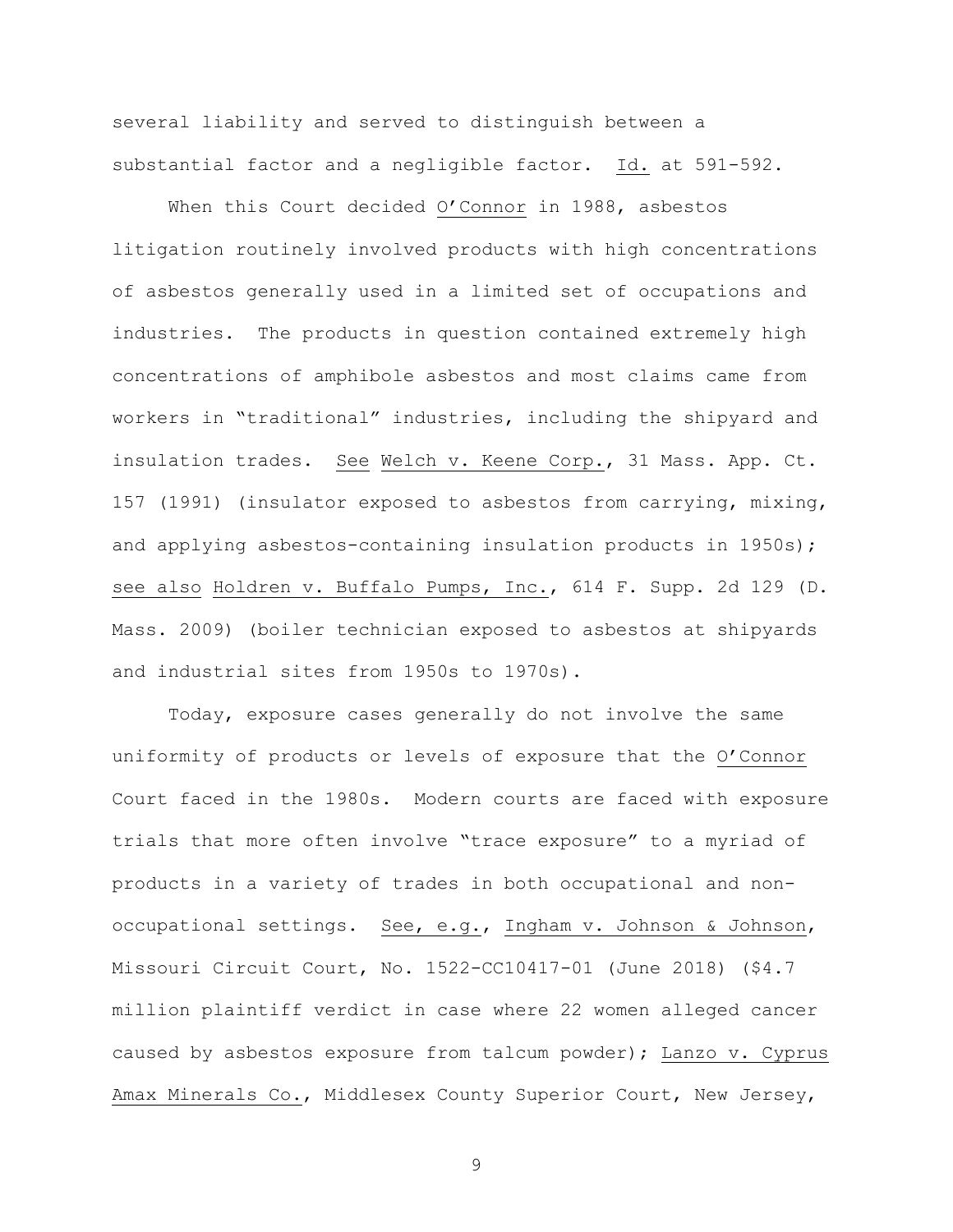No. L-7385-16 (April 2018) (\$117 million plaintiff verdict where plaintiff alleged cancer caused by asbestos exposure from 30 years of talcum powder use).

Unlike O'Connor, exposure litigation is now a more sophisticated scientific inquiry involving microscopic levels of contamination, a vast body of knowledge concerning the nature of substances and their effects, and empirically verifiable findings. In response to this change, courts have retooled their approach to the admissibility of scientific evidence to handle cases involving novel products, low levels of exposure, and significant reliance on the testimony of expert witnesses. See Commonwealth v. Lanigan, 419 Mass. 15, 26-27 (1994). Rigorous evaluation of expert testimony in such increasingly complex cases is vital, but the ultimate utility of objective scientific evidence is necessarily diminished by a departure from the central teachings of O'Connor.

# b. O'Connor Provides Essential Guidance for Effectively Resolving Complex Causal Questions.

O'Connor relies on the longstanding principle of causal determinations made where there are multiple potential tortfeasors: "If two or more wrongdoers negligently contribute to the personal injury of another by their several acts, which operate concurrently, so that in effect the damages suffered are rendered inseparable, they are jointly and severally liable."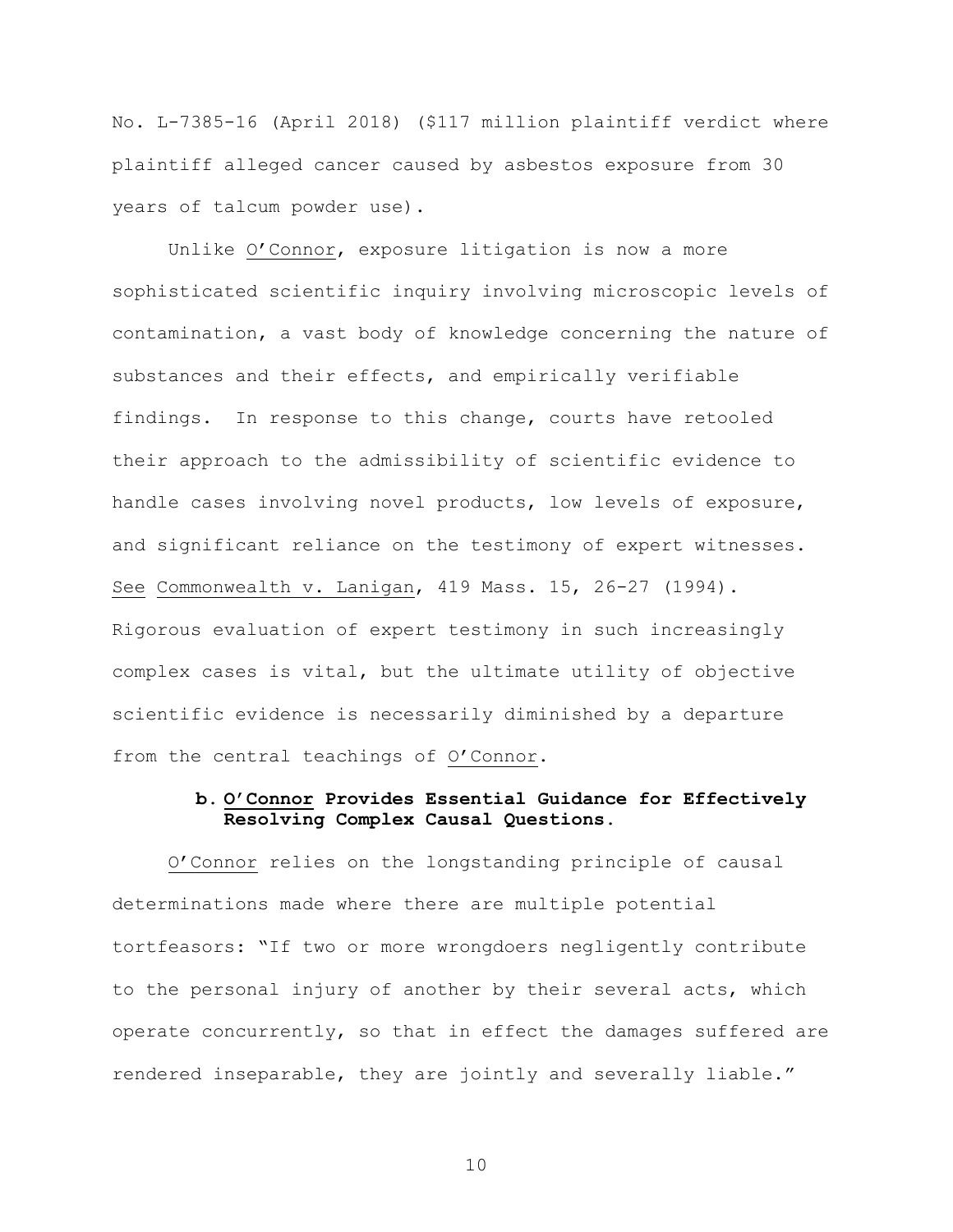401 Mass. at 591, quoting Chase v. Roy, 363 Mass. 402, 408 (1973).

A plaintiff should not have the burden of apportioning the injury, "at least to the extent of separating out the effect of the defendant's product from the combined effect" of all potential causes. O'Connor, 401 Mass. at 591. Put simply, where there are multiple defendants, a court's primary concern must be determining whether the defendants' conduct, as a single combined set of many potential factors, caused the plaintiff's injury. Id. at 591-592. This is a familiar and often straightforward determination under a factual "but for" standard of causation, but, as we continue to drift off the course charted by O'Connor, devolves into a subjective approximation of what the word "substantial" actually implies.

The O'Connor Court sought to forestall the confusing and potentially burdensome implications of the substantial contributing factor test by articulating that a substantial contributing factor is simply "something that makes a difference in the result." O'Connor, 401 Mass. at 592. Intuitively it seems clear that an action or lack thereof cannot logically be defined as a cause unless it shapes the outcome in some discernible way. Although there may be a spectrum of the potential intensity or importance of any given cause, a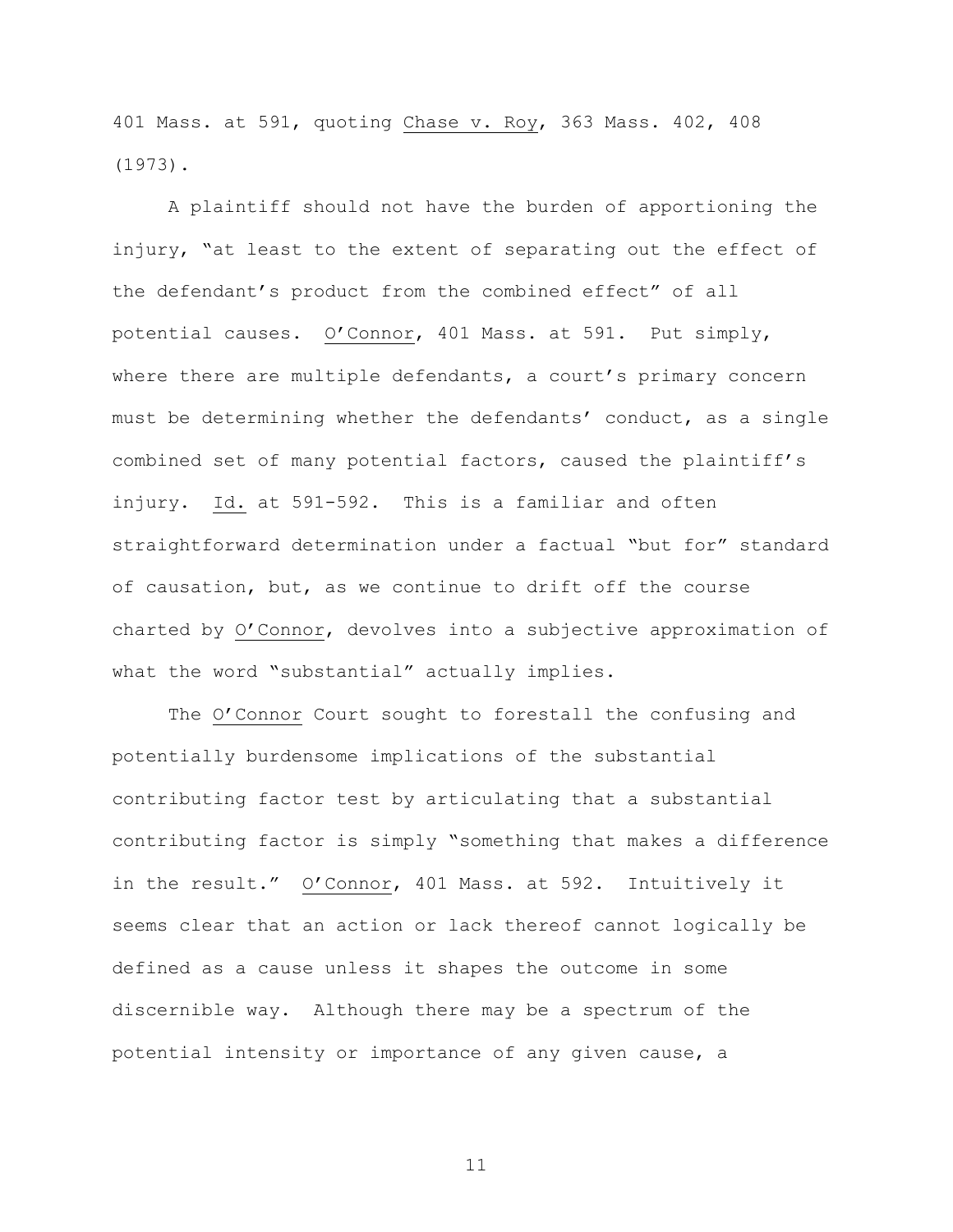substantial contributing factor is still something which is necessary for reaching a given result.

When evaluating the jury instructions provided in  $O'$  Connor, the Court states that when read in context, "the judge's statement served to distinquish between a 'substantial factor,' tending along with other factors to produce the plaintiff's disease and death, and a negligible factor, so slight or so tangential to the harm caused that, even when combined with other factors, it could not reasonably be said to have contributed to the result." O'Connor, 401 Mass. at 592. So, a substantial contributing factor is not a negligible factor. Id. It is an essential feature of an event, meaning that the outcome would not have been the same without it. Id.

Defining a substantial contributing factor as "something that makes a difference in the result," simply implies that "the plaintiff had the burden of proving that the defendant's product contributed in fact" to the eventual outcome "in a legally cognizable manner." O'Connor, 401 Mass. at 592. If a potential cause made no difference in the result, then it cannot possibly be considered a factual or legal cause. If a result would not have occurred without a certain factor, then that factor is a cause.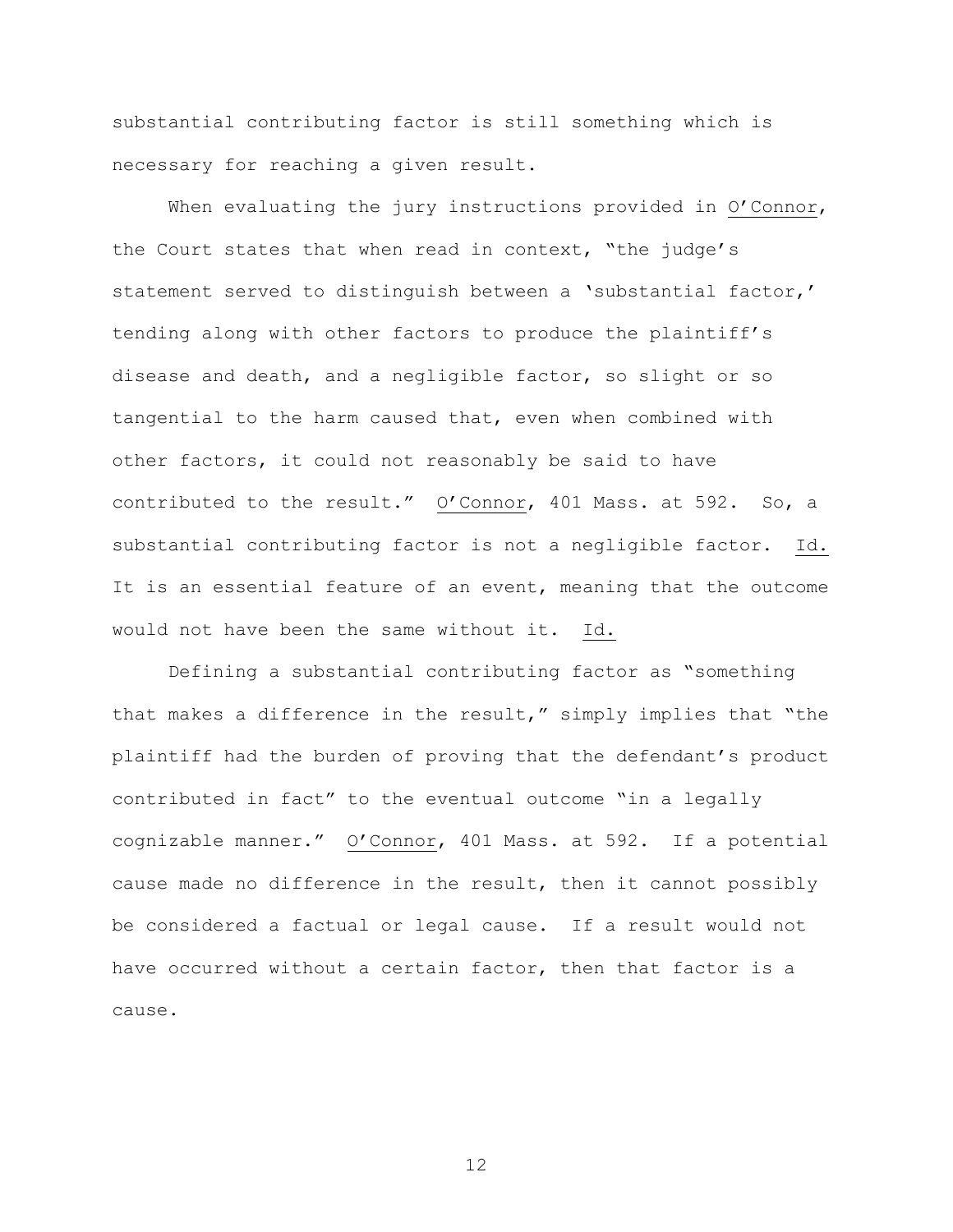### c. O'Connor Sets Forth the Frequency, Proximity and Duration Test for Causal Determinations.

The analytical framework set out in O'Connor was substantial enough to anchor any decision involving multiple causes or tortfeasors in a judicially manageable standard capable of consistent results. Unfortunately, rather than anchoring their analysis in the framework provided by O'Connor, far too many courts have allowed the ambiquity of the substantial factor test to quide their causation determinations, drifting far afield from analytically sound determinations of factual causation. Luckily, advances in science and the formulation of the law allow for Massachusetts courts to reap the benefits of the O'Connor framework, while discarding some of the uncertainties that courts have struggled with in the wake of that decision.

Although the knowledge surrounding the effects of asbestos exposure has advanced significantly since O'Connor was decided, it has long been accepted that the nature of some toxic tort cases, exemplified by those involving asbestos exposure, require courts to adapt the standard of proof necessary to establish causation. See Morin v. Autozone Northeast, Inc., 79 Mass. App. Ct. 39, 42-43 (2011). This is especially true with asbestos exposure due to the prolonged latency period of asbestos-induced mesothelioma, the multiple points of exposure, and the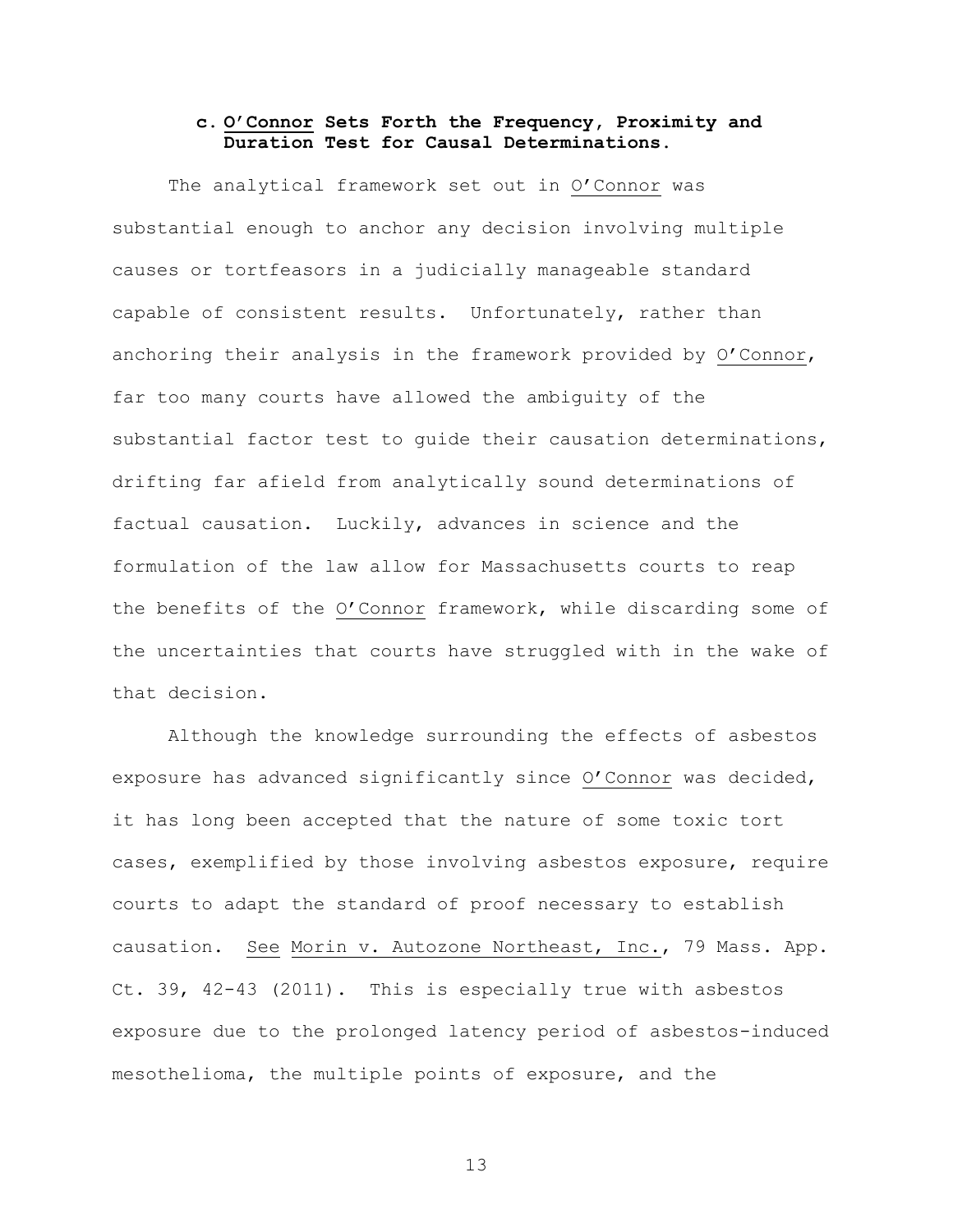indistinguishability of contributory exposures. Morin, 79 Mass. at 43. At the heart of these difficulties lie questions surrounding what constitutes sufficient exposure to asbestoscontaining products to hold defendant manufacturers liable.

O'Connor addressed the issue head on by providing what has become a touchstone of toxic tort law -- the Frequency, Proximity, and Duration (FPD) Test. See O'Connor, 401 Mass. at 588. In its opinion, the O'Connor Court quoted the trial judge's well-reasoned jury instructions which defined the test as:

"[E]vidence of some exposure, more than just casual or minimum exposure on a regular basis over some period of time where Mr. O'Connor was actually working with the product himself or in proximity to where others were working with the product." Id.

This analytical framework serves as the threshold burden that the plaintiff must satisfy before moving on to the next inquiry. Id. Although not explicitly stated, in addressing issues regarding scope of liability, the FPD test serves to satisfy the legal causation requirement. See id.

If the evidence presented by plaintiff establishes sufficient exposure in frequency, proximity, and duration to defendant's products, the next part of the inquiry requires that the plaintiff's exposure to the toxic product cause, or substantially contribute to cause, the harm plaintiff alleges. O'Connor, 401 Mass. at 589. Again, although the opinion does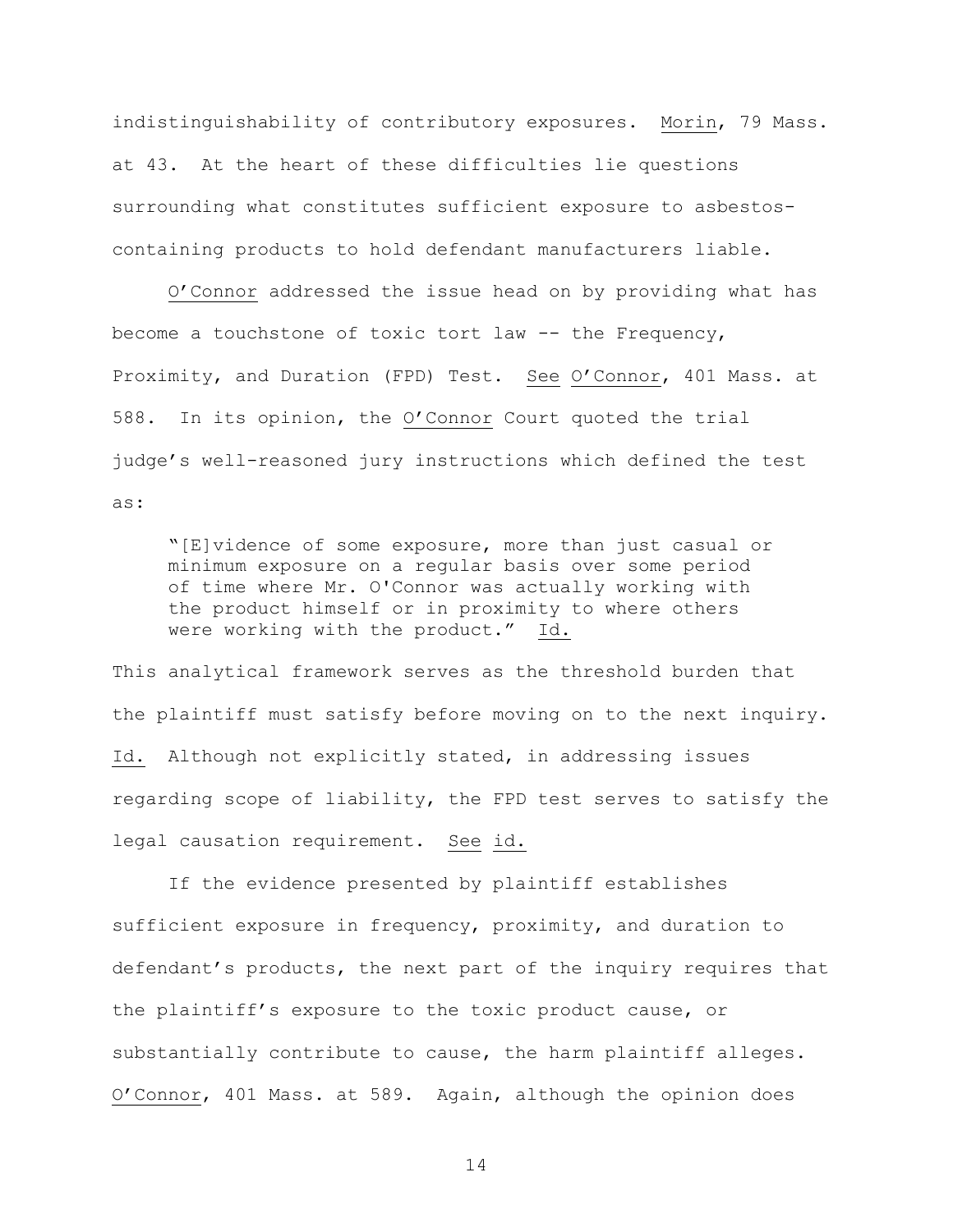not explicitly label it as such (a fact that likely contributed to the confusion that followed in the wake of the O'Connor decision), this second step in the framework satisfies the function of but for factual causation. This second component of the O'Connor framework, coupled with a survey of the development and current status of causation determinations, reveals that no matter the circumstances, the but for test plays a vital role in preserving the integrity of the factual causation requirement.

As discussed supra, the trial judge in O'Connor defined "substantial contributing cause" in his jury instructions as "something that makes a difference in the result" -- i.e., a but for cause of plaintiff's harm. See O'Connor, 401 Mass. at 589. In the context of a case involving multiple causes, a substantial contributing cause is what Section 27 of the Restatement (Third) of Torts (2010) considers a necessary component of a causal set sufficient to cause plaintiff's harm. In other words, but for that necessary component of the causal set, the plaintiff would not have suffered the same alleged harm. As is the case today, this Court was unequivocal in recognizing the general exception that in the context of a case involving multiple potential tortfeasors whose several negligent acts contribute concurrently so as to render neither a true but for cause of the harm, both defendants will still be held jointly and severally liable for the plaintiff's harm.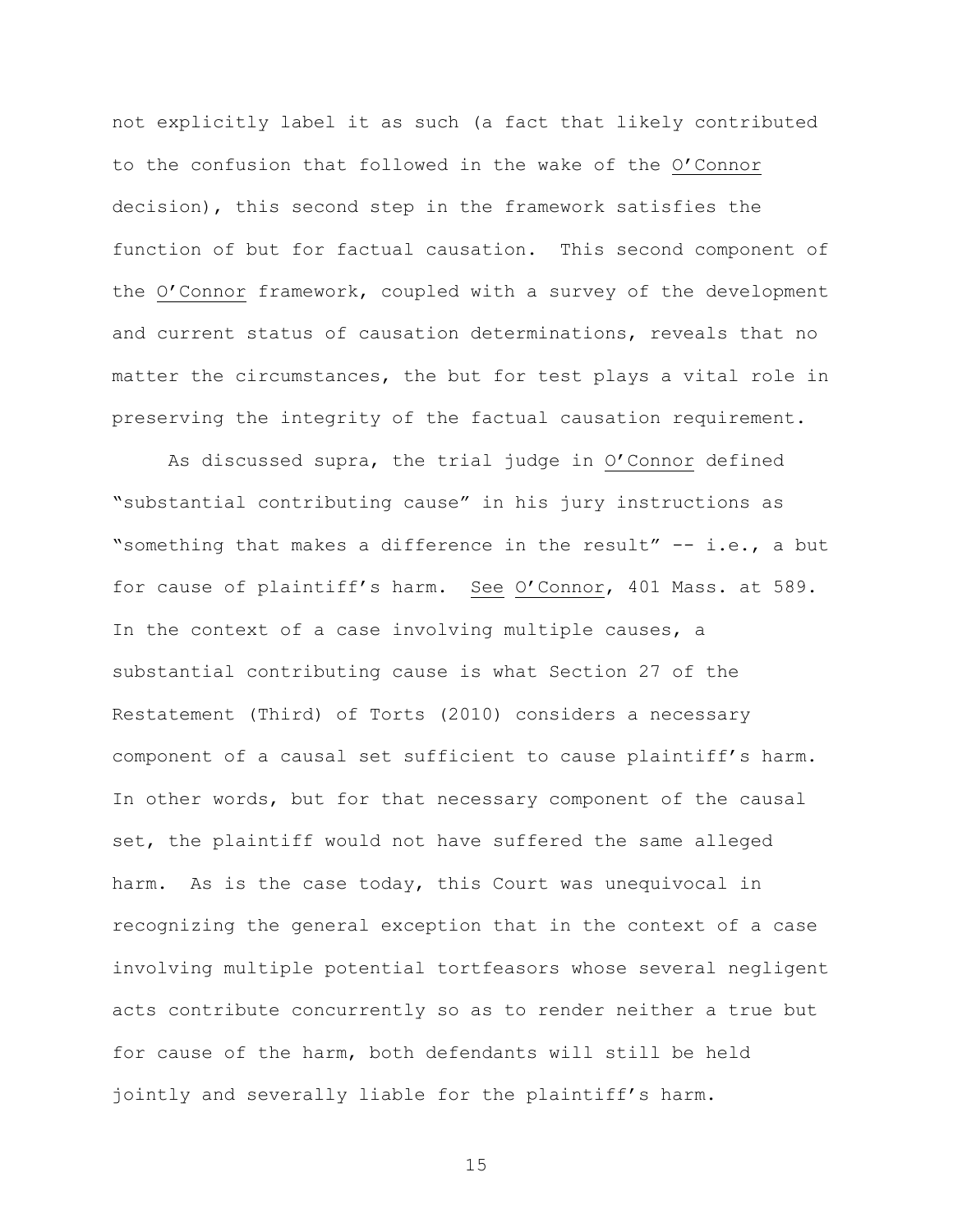O'Connor, 401 Mass. at 591. However, what is implicitly recognized in that statement of the rule and explicitly recognized in Section 27 of the Restatement (Third) of Torts  $(2010)$  is the exception still requires that the factfinder determine that either of the concurrent causes, standing alone, would have (i.e., probably) been a but for cause of plaintiff's harm. See id.

Although largely praiseworthy for introducing the FPD test and the Court's required showing of legal and factual causation, the O'Connor decision is not without its own ambiguities and shortcomings. Relying on the limitation for trivial but for causes found in Sections  $430$ ,  $431$ , and  $433$  of the Restatement (Second) of Torts (1997), the O'Connor Court used the definition of "substantial contributing cause" as "something that makes a difference in the result" to classify the second prong of the test as part of the determination of legal, rather than factual causation. O'Connor, 401 Mass. at 592. As noted above, in discussing the trial judge's instructions, the O'Connor Court also failed to clearly label which part of the causation determination each step in the two-pronged test corresponded to. See id. at 590-91. Nevertheless, the analytical framework O'Connor provided for causation is far more preferable than the misquided analysis of subsequent cases ignoring the instruction of O'Connor.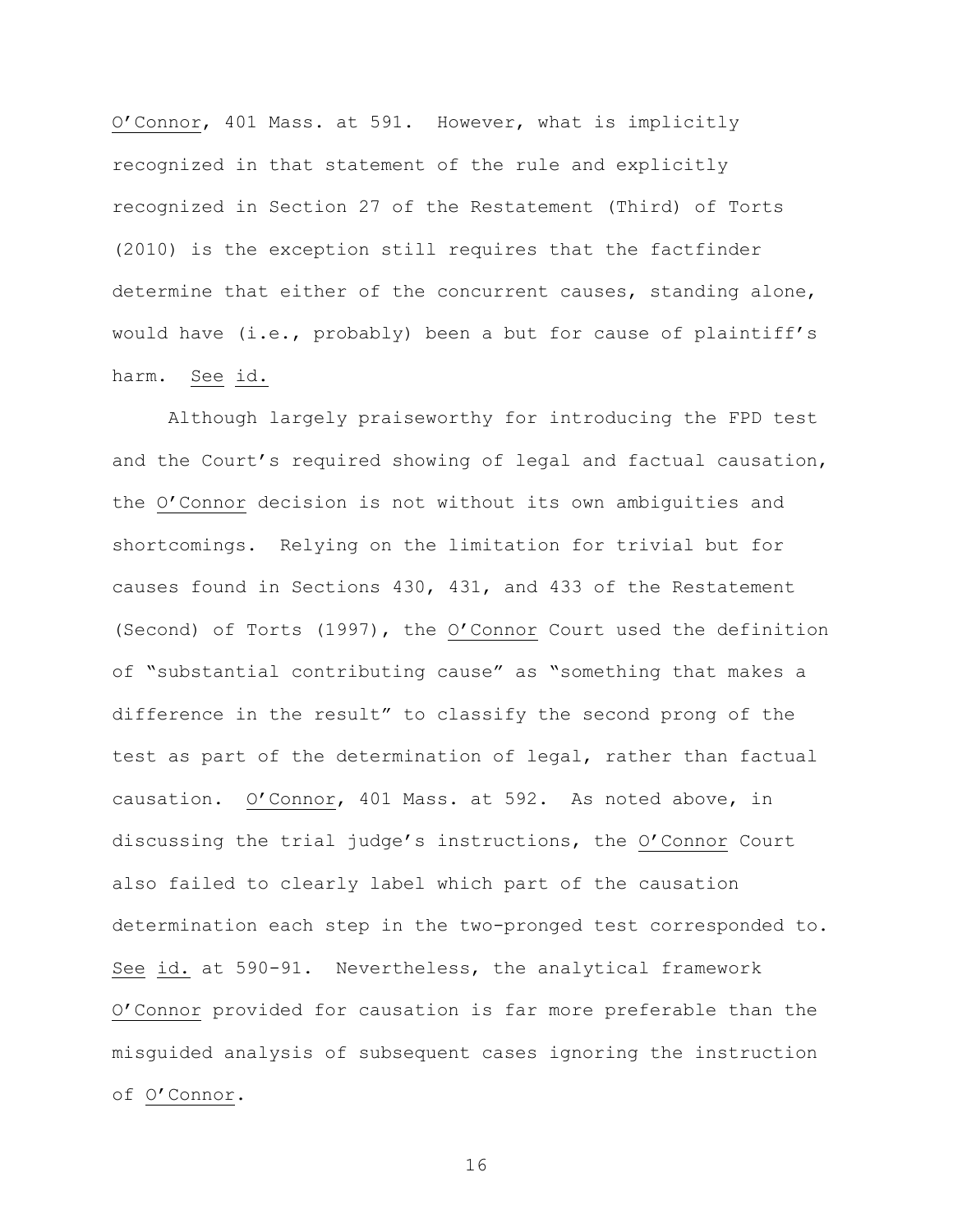- II. Factual Causation as Defined in the Restatement (Third) of Torts is the Proper Standard Where There are Multiple Potential Tortfeasors or Sources of Injury.
	- a. The Restatement (Third) of Torts Puts Causation Back on Course.

While the substantial contributing factor test initially presented a promising path toward answering difficult questions of causation, "its overuse, abuse, and the confusion generated by it in determining factual causation counsel against its continued employment." Restatement (Third) of Torts, § 26 cmt. j (2010). What once appeared as a navigable strait by defining substantial contributing factor has been diminished by overuse. The Restatement (Third) of Torts is the rudder needed to come about and sail the ship back onto the safe course charted by O'Connor.

## b. The Restatement (Third) of Torts Reinvigorates Crucial Aspects of Clarity and Objectivity in Causal Determinations.

The Restatement (Third) of Torts provides clear standards of causation that use an objective "but for" assessment of facts. The relevant portions, as reproduced below, demonstrate the utility of a comprehensive approach to causation that is both simple enough to ensure consistent application and flexible enough to guide the determination of even the most complex questions of causation.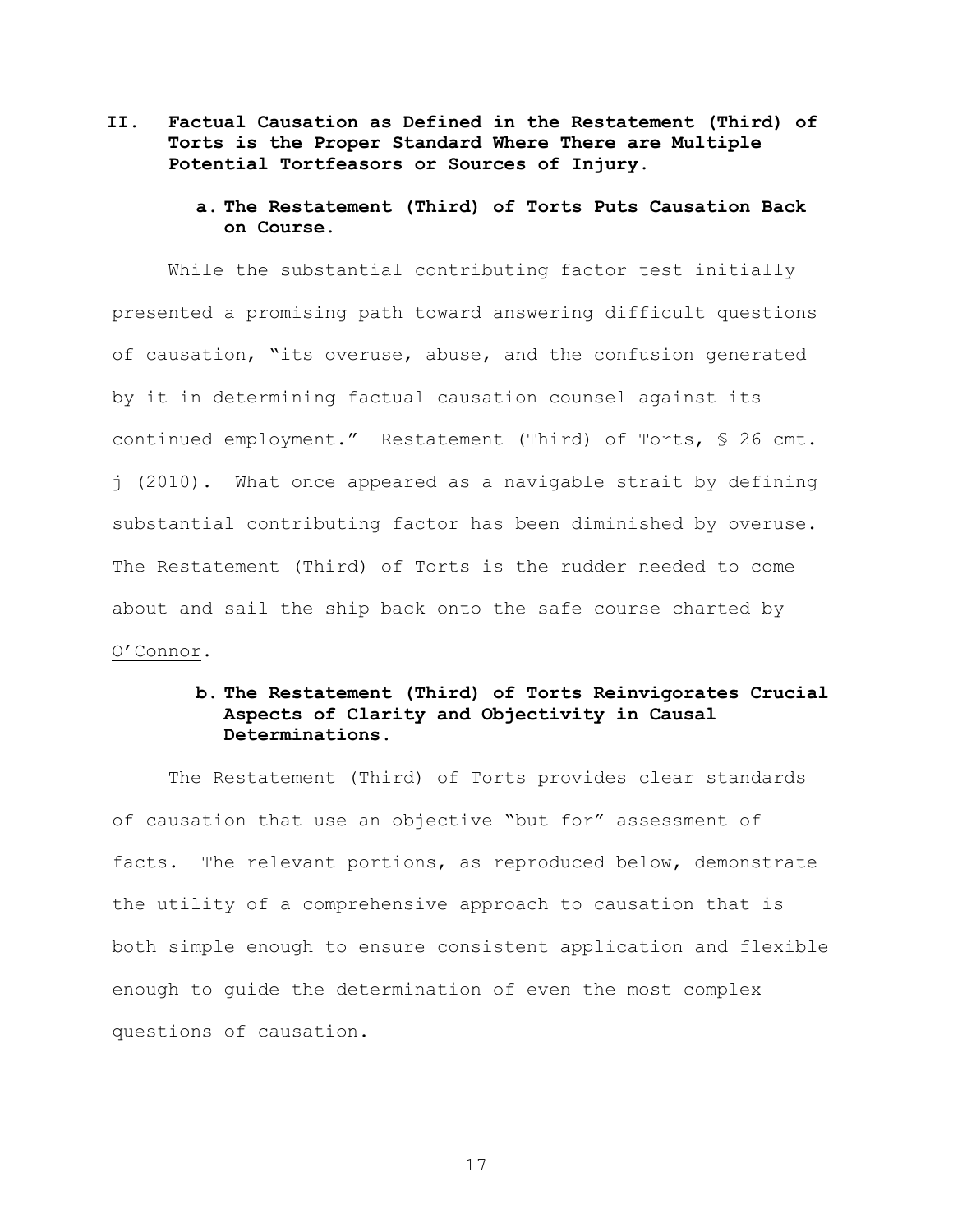#### Section 26 Factual Cause:

"Tortious conduct must be a factual cause of harm for liability to be imposed. Conduct is a factual cause of harm when the harm would not have occurred absent the conduct. Tortious conduct may also be a cause of harm under § 27." Restatement (Third) of Torts: Liability for Physical and Emotional Harm, § 26 (2010).

Section 27 Multiple Sufficient Causes:

"If multiple acts occur, each of which under § 26 alone would have been a factual cause of the physical harm at the same time in the absence of the other act(s), each act is regarded as a factual cause of the harm." Restatement (Third) of Torts: Liability for Physical and Emotional Harm, § 27 (2010).

The importance of this change may not be immediately apparent, but comments to the Restatement (Third) of Torts clarify the precise reasoning behind this return to a factual cause of harm standard, and why a simple and objective approach to causation is crucial in settling inquiries that are fundamentally factual in nature.

Regarding instances where there are multiple potential tortfeasors or sources of injury, the Restatement (Second) of Torts contains ambiquity which gives the factfinder "discretion to decide that, although a sufficient, but not necessary, cause exists, it is nevertheless not a factual cause of the harm." Restatement (Third) of Torts, § 27 cmt. b (2010). This can be explained in part by the inclusion of two words, which, when read together in context, allow subjective judgment to play a decisive role in a determination requiring an objective assessment grounded in fact.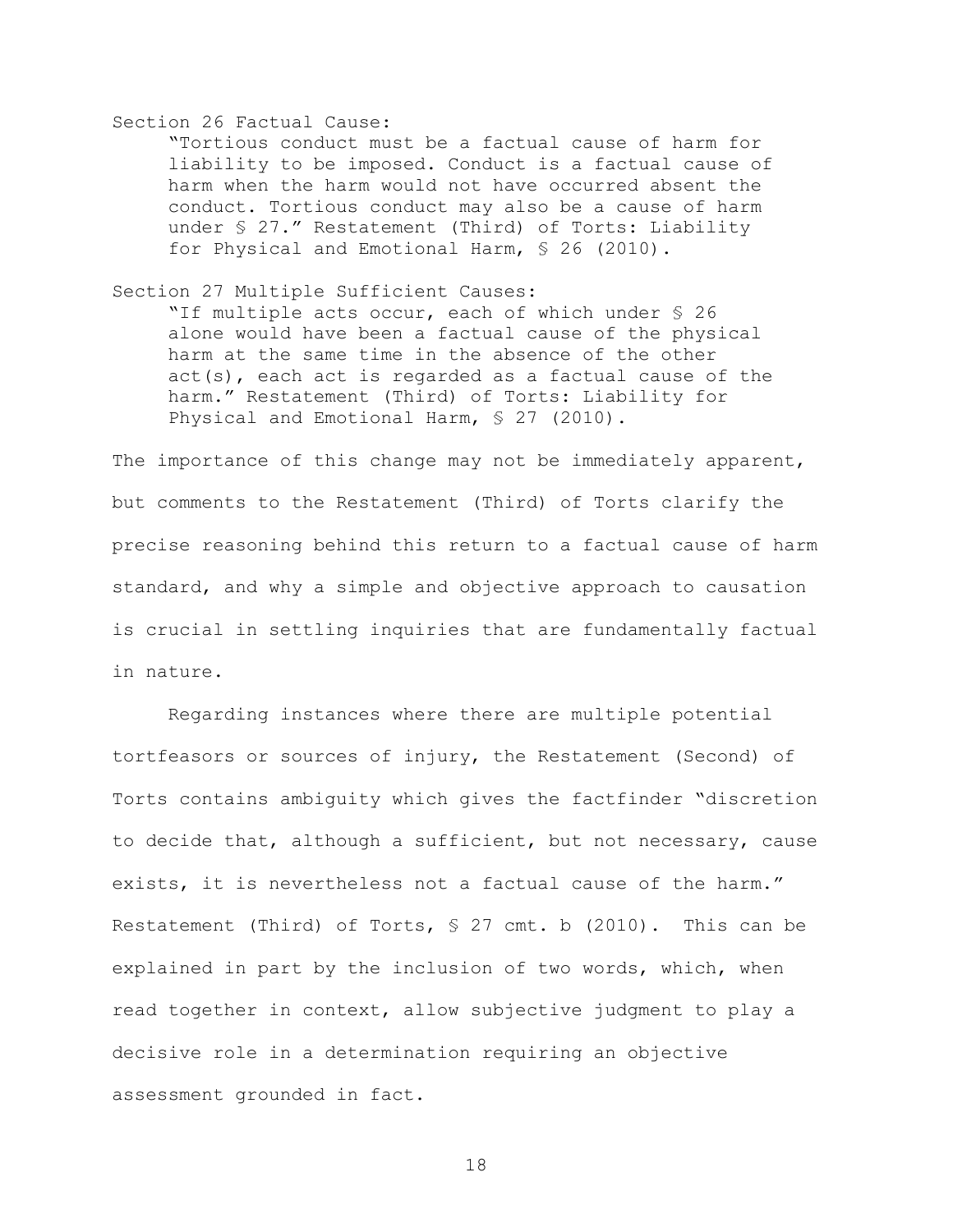First, the factfinder's substantial factor determination turns on the word "may," which immediately throws what should be an objective mandate into discretionary obscurity, giving the factfinder boundless choice to make independent judgments regarding central elements of causation. Restatement (Third) of Torts,  $S$  27 cmt. b (2010). It is intuitively problematic to characterize an objective assessment of fact as a discretionary decision. The critical role of the factfinder is to make objective determinations based on the facts before them, and should not, in any way, hinge on a personal choice of infinite discretion.

Second, the adjective "substantial" is itself an evaluative term, devoid of any objective standard or constant metric. Restatement (Third) of Torts, § 27 cmt. b (2010). Even Black's Law Dictionary defines "substantial" in nine different ways, including "real and not imaginary," suggesting that anything in existence is substantial, and "important, essential, and material," which itself relies on terminology of subjective significance. See Substantial, Black's Law Dictionary (11th ed. 2019). While potential causes may have varying levels of influence on an outcome, the assessment of whether a factor is or is not a cause has a binary result. Injecting evaluative language of indefinite significance into a determination of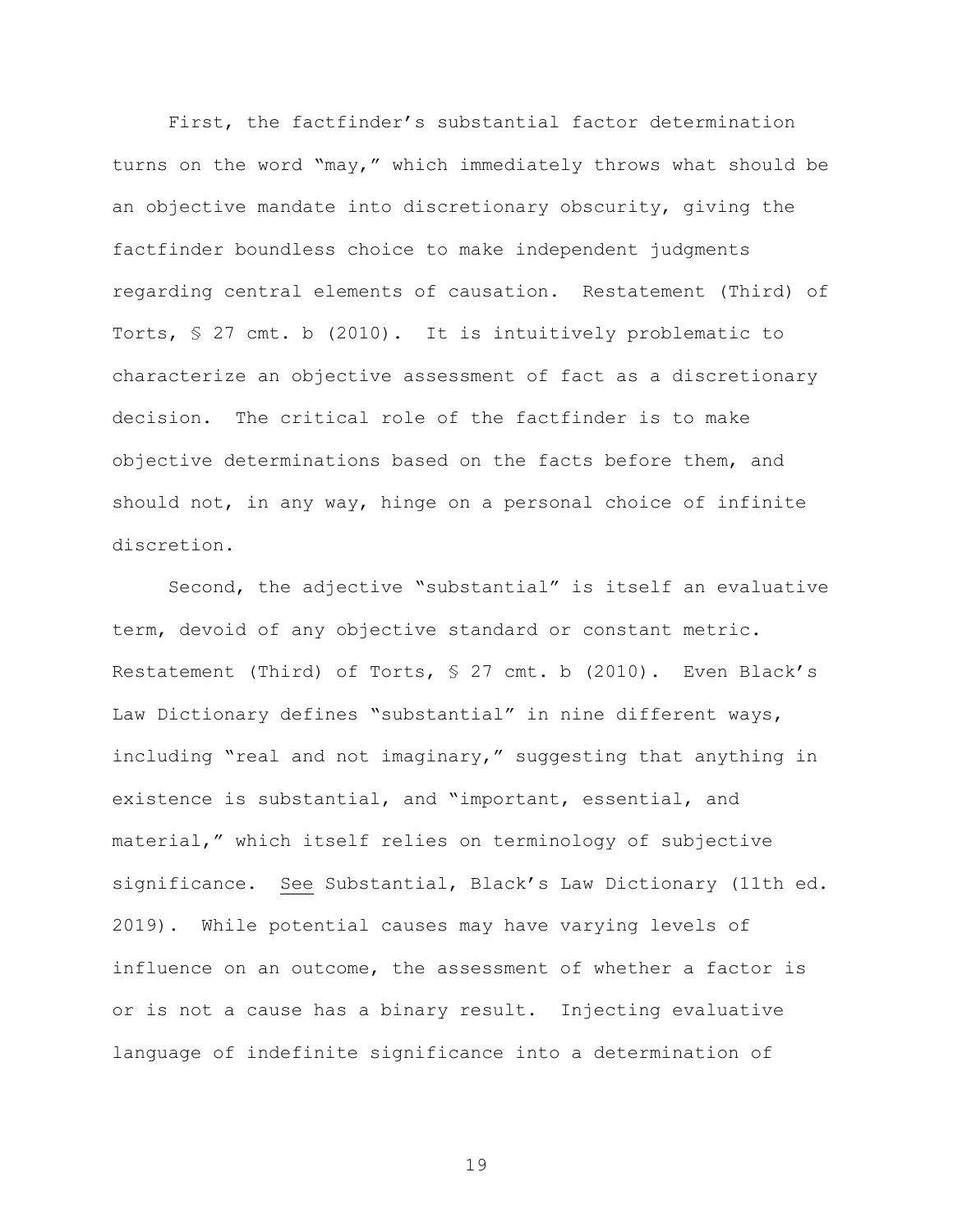causation only serves to confuse the factfinder and undermine the objectivity required to properly assess the facts.

When "may" and "substantial," both indeterminate terms requiring subjective evaluation, combine to characterize a key factual determination, the resulting proposition unnecessarily imperils factfinder neutrality and subjects litigation to problematic uncertainty. While the subjective nature of the substantial contributing factor test may seem trivial at first glance, it is necessarily untenable when assessed in the proper context.

# c. Factual Causation as Set Forth in The Restatement (Third) of Torts is Not a New Standard, but Instead a Clarification of Essential Characteristics of Causation in Accordance with Existing Law.

Adoption of a factual causation standard in line with the quidance of the Restatement (Third) of Torts does not create a novel approach to issues of causation, but instead represents a reminder of concepts central to the law of torts. At the core of these concepts is the return to the "but for" standard as the test for factual causation. See Restatement (Third) of Torts, § 26 (2010). This test for factual causation is desirable from both a practical and policy standpoint.

Although the but for test is not without its critics, it is conceptually the most straightforward standard for juries to understand when determining whether a defendant was the factual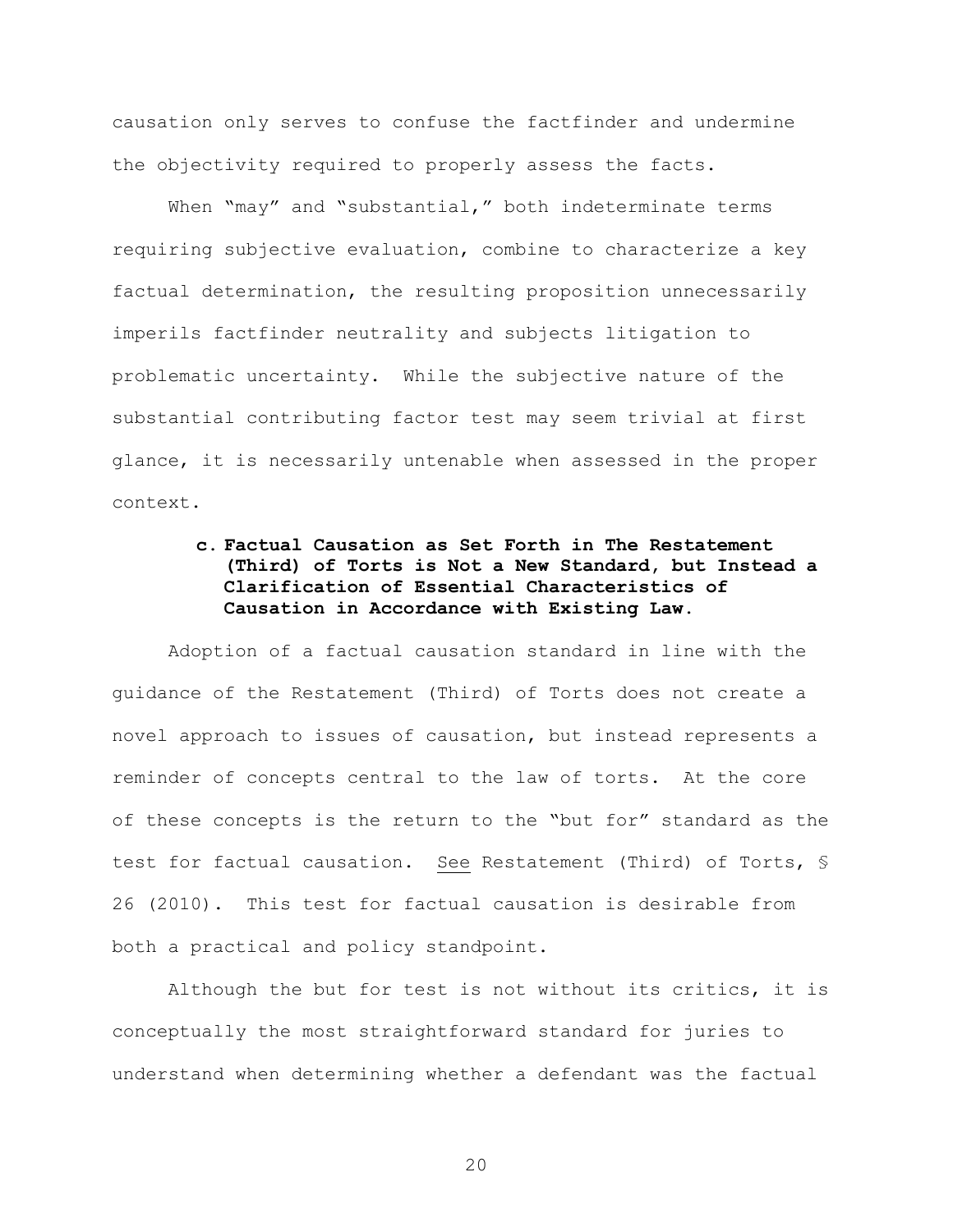cause of an injury. Essentially the inquiry surrounding the but for test is a question of "what if." Whether consciously or unconsciously, anyone who successfully navigates everyday life reverts to this "what if" question in determining the likely outcome resulting from their actions (or inactions). Thus, applying the counterfactual "what if" question posed by the but for test in order to determine the hypothetical state of the world in the absence of the defendant's alleged tortious conduct is something that practically every jury member is both familiar with and capable of doing. See T.A. Weigand, The Wrongful Demise of But For Causation, 41 W. New Eng. L. Rev. 75, 79-80  $(2019)$ .

Perhaps even more importantly, from a policy standpoint, the but for test endorsed by the Restatement (Third) of Torts is desirable as it is essential in furthering the concepts of individual responsibility and corrective justice, both essential characteristics underlying the purposes of our tort law. See id. at 80. Determining whether a defendant is the factual cause of a harm or injury is intended to be an objective inquiry: if the defendant's wrongful conduct caused plaintiff's harm or injury then it is a "but for" cause; if it did not cause that harm or injury, then it is not a "but for" cause. Thus, for the purposes of deciding factual causation, the binary choice posed by the but for test is much more adept for a jury to properly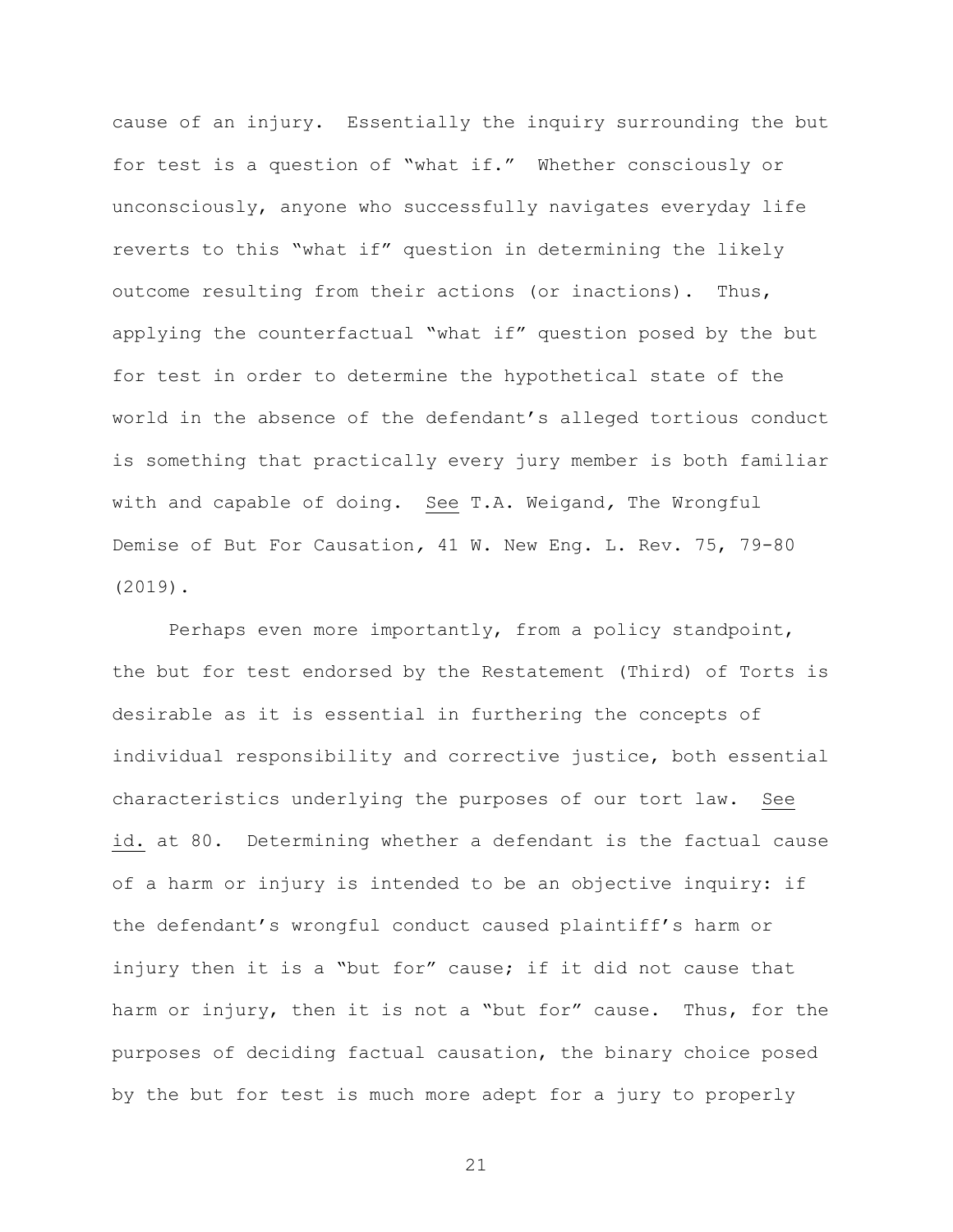apportion responsibility then the plethora of subjective determinations which could possibly come into play with the substantial contributing factor test.

#### Reliance on the Restatement (Second) of Torts is no Longer III. Appropriate.

# a. Progressively Loose Applications of the Restatement (Second) of Torts Have Diminished the Connection Between Causation and Fact.

The concept of substantial contributing factor has its roots as a device for determining legal, not factual causation. See J. Smith, Legal Cause in Actions of Tort, 25 Harv. L. Rev. 303, 310 (1911). It was first mentioned in a 1911 Harvard law review article by Jeremiah Smith, who took issue with the foreseeability standard used for determining legal causation. See id. Aside from the oft-cited "twin fires" case, Anderson v. Minneapolis, St. Paul & Sault Ste. Marie Ry. Co., 179 N.W. 45 (Minn. 1920), the substantial contributing factor concept was not widely adopted until after it was included in the Restatement (Second) of Torts.

However, instead of proving to be a beacon of light providing safe quidance to judges, juries, and advocates trying to make causation determinations in difficult cases, the confusion surrounding the term "substantial factor" as it is found in the Restatement (Second) of Torts has led far too many a court into treacherous, uncharted waters. The Tenth Circuit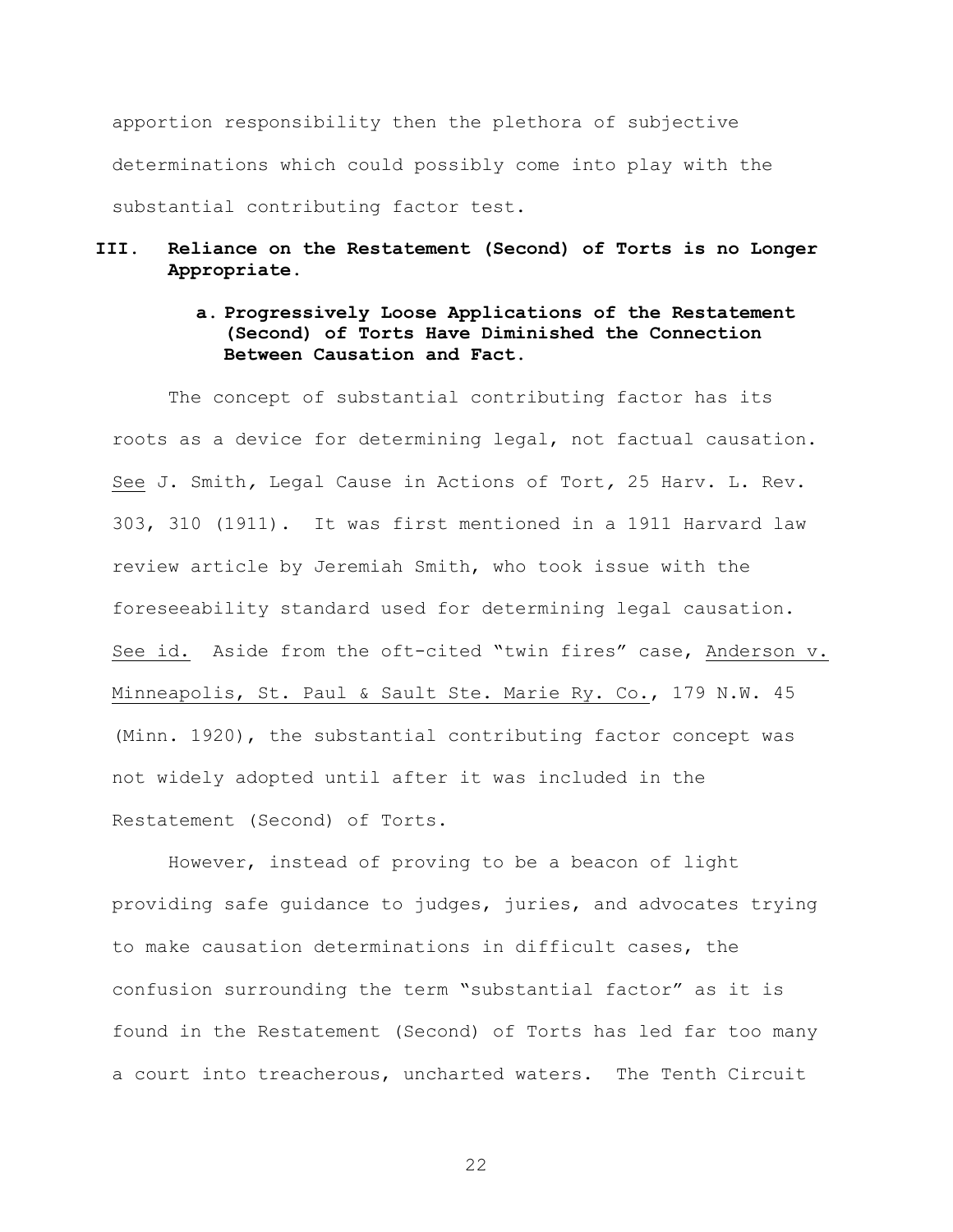in June v. Union Carbide Corp., 577 F.3d 1234 (10th Cir. 2009), did a particularly exceptional job of explaining this confusion which has arisen amongst courts relying on the Restatement (Second) of Torts in making causation determinations.

June was a class action suit brought by the residents and representatives of a former Colorado uranium and vanadium mining town against the mining company, asserting claims for personal injury and medical monitoring allegedly caused by radiation exposure from the mines. 577 F.3d at 1236-1237. Similar to the arguments Appellants raise before this Court, since there were potential multiple or concurring causes for their injuries, the plaintiffs in June argued that Colorado applies the substantial factor test instead of the but for test usually applicable in determining factual causation. Id. at 1239. Relying on language from the Restatement (Second) of Torts, § 431 cmt. a, the plaintiffs in June claimed that an actor's conduct can be deemed to be causal "where it is of sufficient significance in producing the harm as to lead reasonable persons to regard it as a cause and to attach responsibility."<sup>1</sup> Id.

<sup>1</sup>The relevant language from  $\frac{1}{2}$  431 cmt. a, is as follows:

a. Distinction between substantial cause and cause in the philosophic sense. In order to be a legal cause of another's harm, it is not enough that the harm would not have occurred had the actor not been negligent. Except as stated in  $S$  432(2), this is necessary, but it is not of itself sufficient. The negligence must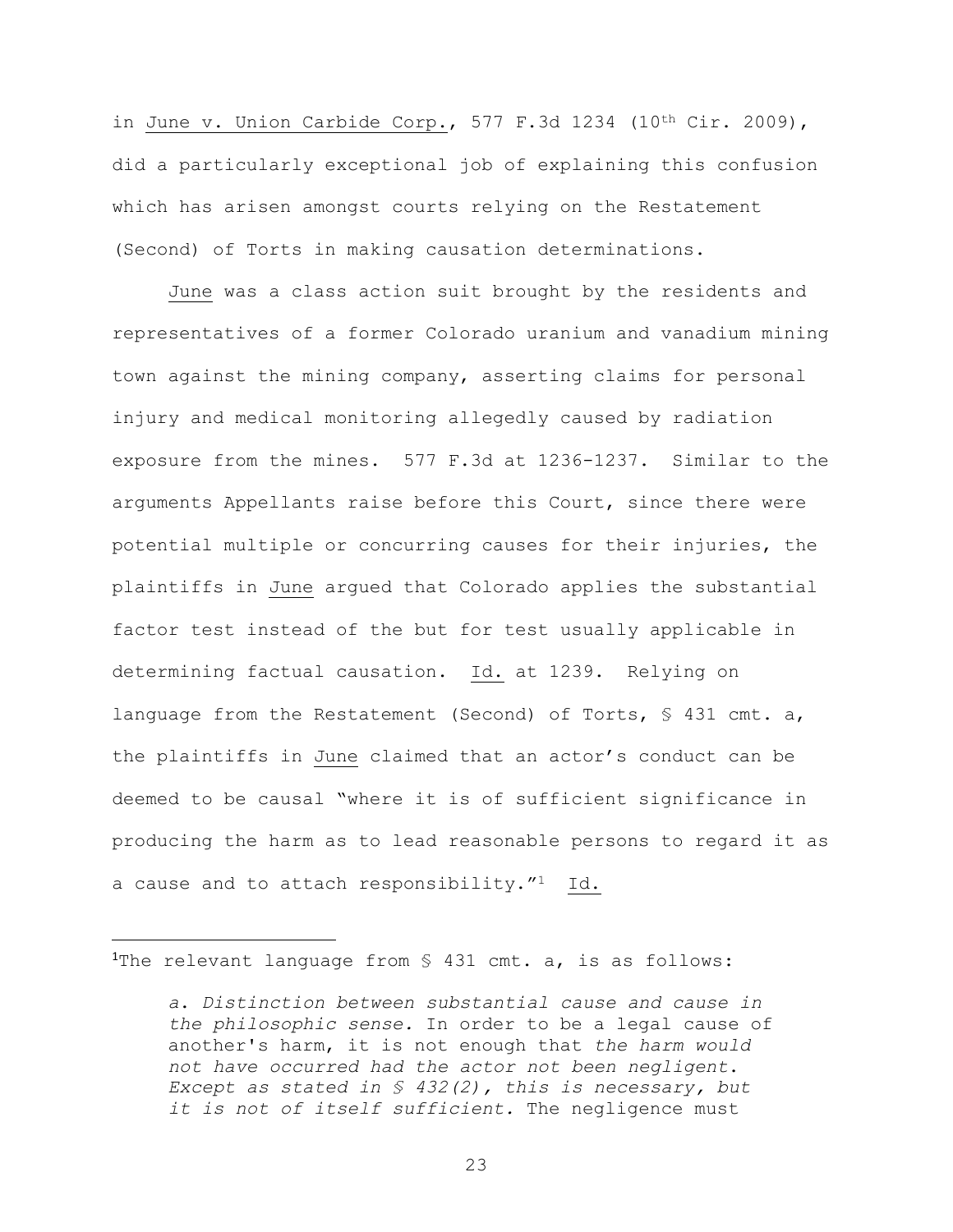The Tenth Circuit, noting the difficulty and confusion surrounding the application of the substantial factor test, rejected plaintiffs' assertion that the circumstances of the case warranted an abandonment of but for causation in favor of the substantial factor test. June, 577 F.3d at 1239. The Tenth Circuit correctly noted that both the Restatement (Second) and Restatement (Third) of Torts require a determination of factual causation and employ the same standards in making that determination. See id. The court came to this conclusion through a careful reading and comparison of the provisions relating to causation in both Restatements. See id.; see also Restatement (Third) of Torts, §§ 26-27 (2010); Restatement (Second) of Torts, \$\$ 430-433 (1997). What follows below is summary of the June Court's analysis comparing the causation requirements in the Restatement (Second) and (Third) of Torts.

also be a substantial factor in bringing about the plaintiff's harm. The word "substantial" is used to denote the fact that the defendant's conduct has such an effect in producing the harm as to lead reasonable men to regard it as a cause . . . (emphasis added). Restatement (Second) of Torts, § 431 cmt. a (1997).

Notably, although § 431 cmt. a addresses 'legal cause,' the first portion of the text italicized recognizes the requirement of factual 'but for' cause in order to impose liability; the second italicized portion is the language plaintiffs relied upon in June when formulating their proposed test for factual causation.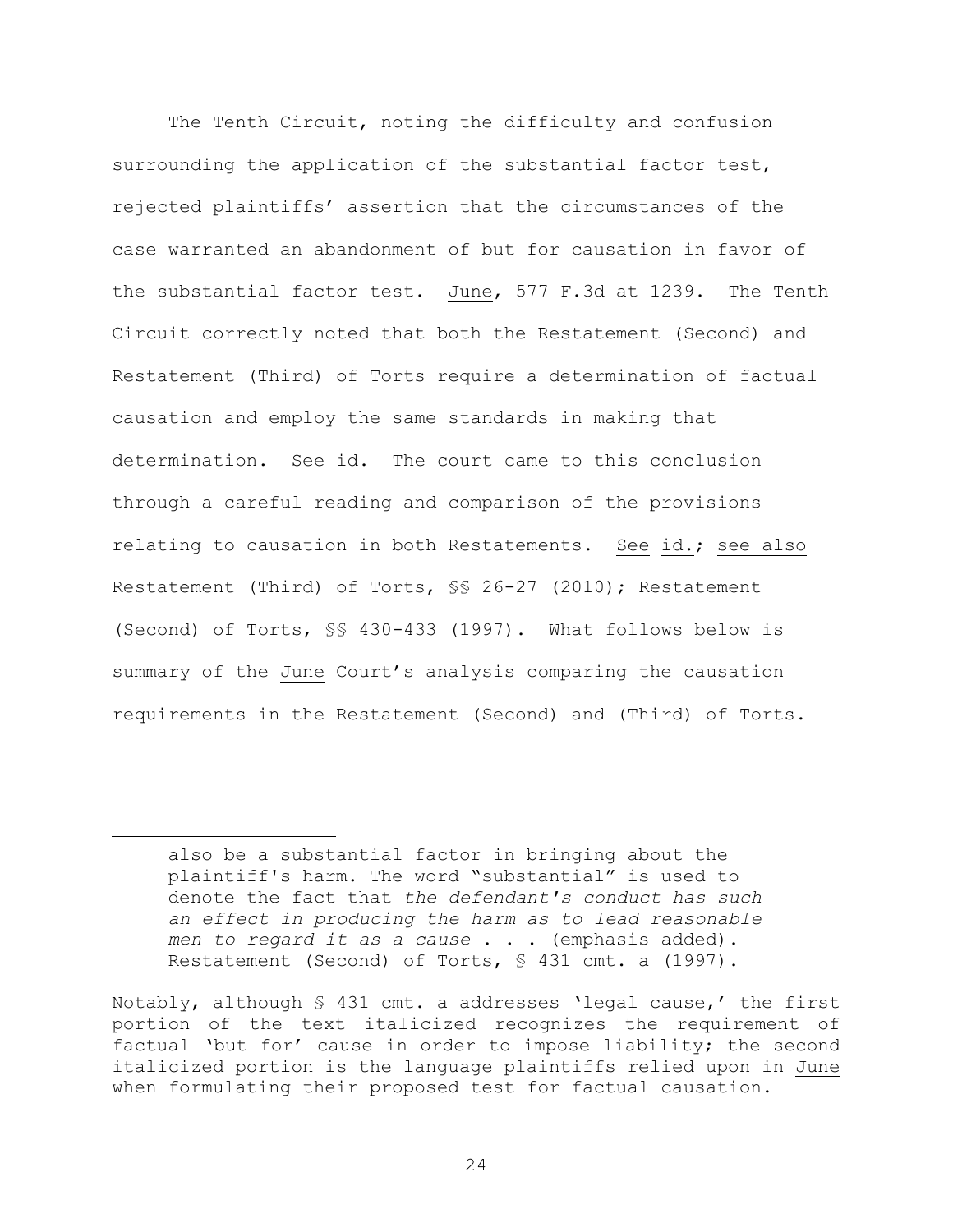Regarding the Restatement (Second) of Torts, the Tenth Circuit examined the provisions relating to factual and legal causation found in Sections 430, 431, 432, and 433. See June, 577 F.3d at 1240-1245. Of those four sections, the court noted that Sections 430, 431, and 433 all relate to legal causation, while Section 432 covers factual causation. See id.

Section 430 states that a negligent person is liable for another's harm only if the negligent conduct was a "legal cause" of the harm. Restatement (Second) of Torts, § 430 (1997). Section 431 then introduces the concept of "substantial factor" providing that "negligent conduct is a legal cause of harm to another if ... his conduct is a substantial factor in bringing about the harm" and no rule of law exempts him from liability. June, 577 F.3d at 1241; Restatement (Second) of Torts, § 431 (1997). Furthermore, in defining "substantial factor," Comment a to Section 431 provides that "[t]he word 'substantial' is used to denote the fact that the defendant's conduct has such an effect in producing the harm as to lead reasonable men to regard it as a cause, using the word in the popular sense, in which there always lurks the idea of responsibility  $\ldots$  ." Restatement (Second) of Torts, § 432 cmt. a (1997).

Section 433 goes on to provide a list of considerations important in determining whether the actor's conduct constitutes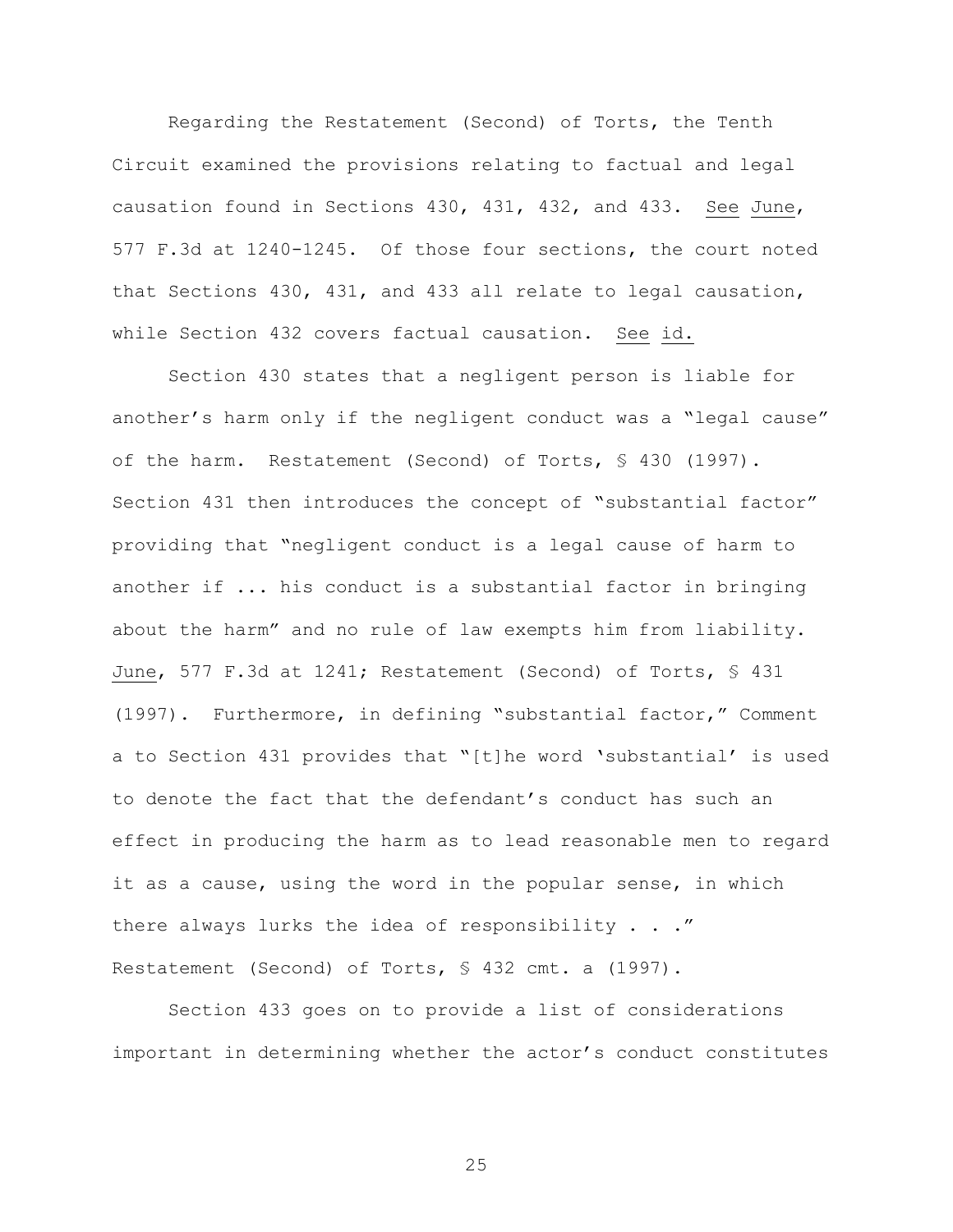a substantial factor in bringing about harm to another.<sup>2</sup> June, 577 F.3d at  $1241$ ; Restatement (Second) of Torts § 433 (1997). Thus, when read in conjunction, the use of the term "legal cause" in Sections 430 and 431, the definition of substantial factor provided in Comment a to Section 431, and the list of considerations set forth in Section 433 to determine if an actor's conduct is a substantial factor in another's harm, make evident that Sections  $430$ ,  $431$ , and  $433$  relate to the scope of liability determination traditionally reserved for the legal causation. June, 577 F.3d at 1241.

After examining the sections related to legal causation, the Tenth Circuit went on to discuss the factual causation requirement in Section 432 of the Restatement (Second) of Torts. June, 577 F.3d at 1241-45. Even a cursory glance at Section 432 makes clear that the Restatement (Second) of Torts retains the same requirements for factual causation and employs the same

### <sup>2</sup>The factors set out in Section 433 are:

<sup>(</sup>a) the number of other factors which contribute in producing the harm and the extent of the effect which they have in producing it; (b) whether the actor's conduct has created a force or series of forces which are in continuous and active operation up to the time of the harm, or has created a situation harmless unless acted upon by other forces for which the actor is not responsible; (c) lapse of time. Restatement (Second) of Torts, § 433 (1997).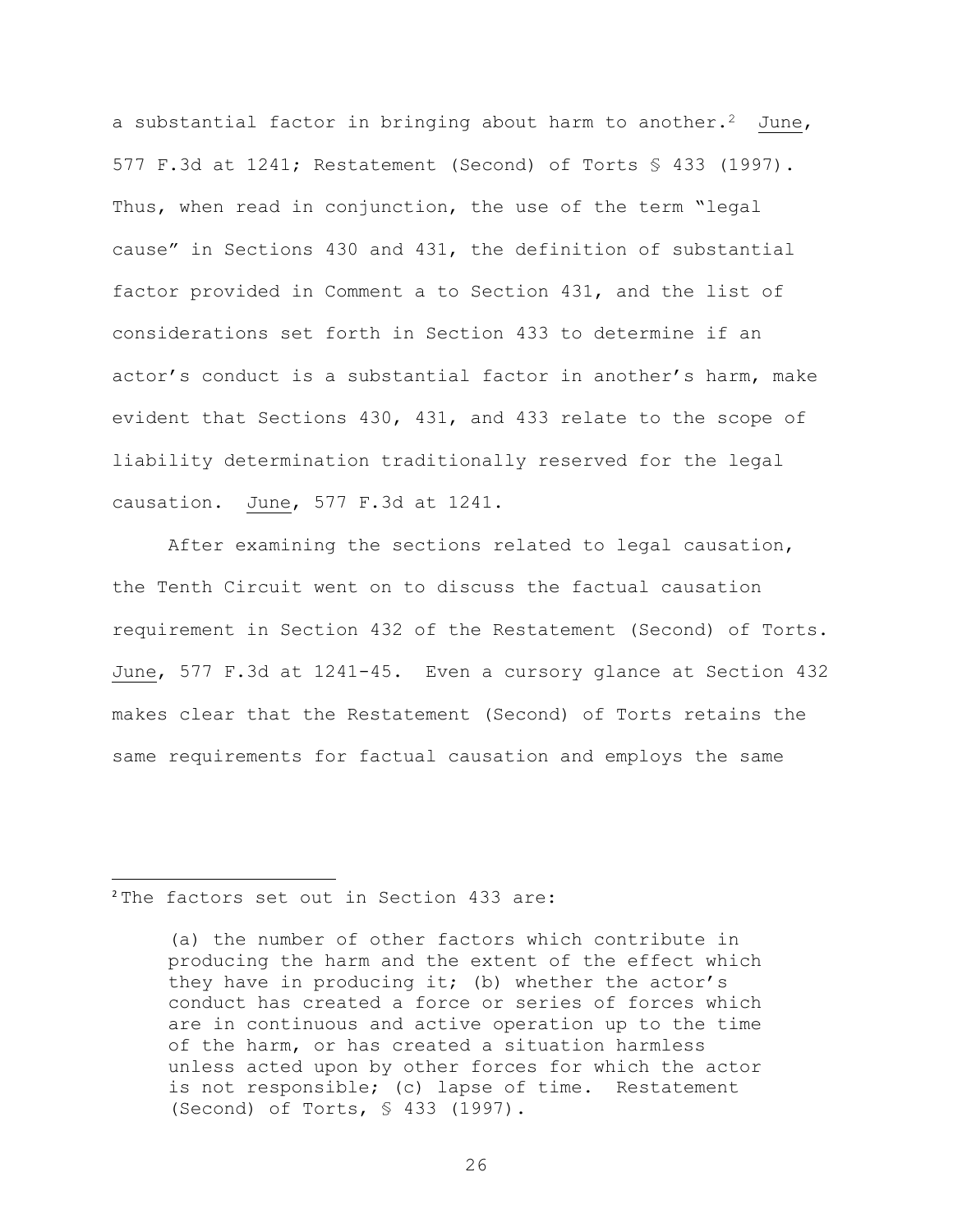standards that can be found in the Restatement (Third). Section

432 states:

(1) Except as stated in Subsection  $(2)$ , the actor's negligent conduct is not a substantial factor in bringing about harm to another if the harm would have been sustained even if the actor had not been negligent.

(2) If two forces are actively operating, one because of the actor's negligence, the other not because of any misconduct on his part, and each of itself is sufficient to bring about the harm to another, the actor's negligence may be found to be a substantial factor in bringing it about. Restatement (Second) of Torts, § 432 (1997).

By comparison, the aforementioned factual causation requirement in the Restatement (Third) of Torts can be found in Sections 26 and 27, discussed supra at p. 18.

When read side by side, Section 26 of the Restatement (Third) of Torts mirrors Section  $432(1)$  of the Restatement (Second) of Torts with both applying the same but for standard used to determine the factual causation requirement. Similarly, Section  $432(2)$  of the Restatement (Second) of Torts recognizes what has become the exception for "multiple sufficient causes" in Section 27 of the Restatement (Third) of Torts. In concluding its discussion on the factual causation requirements found in both Restatements, the Tenth Circuit provided a coherent and well-reasoned statement of the test:

To sum up, as we understand the Restatement (Second) and the Restatement (Third), a defendant cannot be liable to the plaintiff unless its conduct is either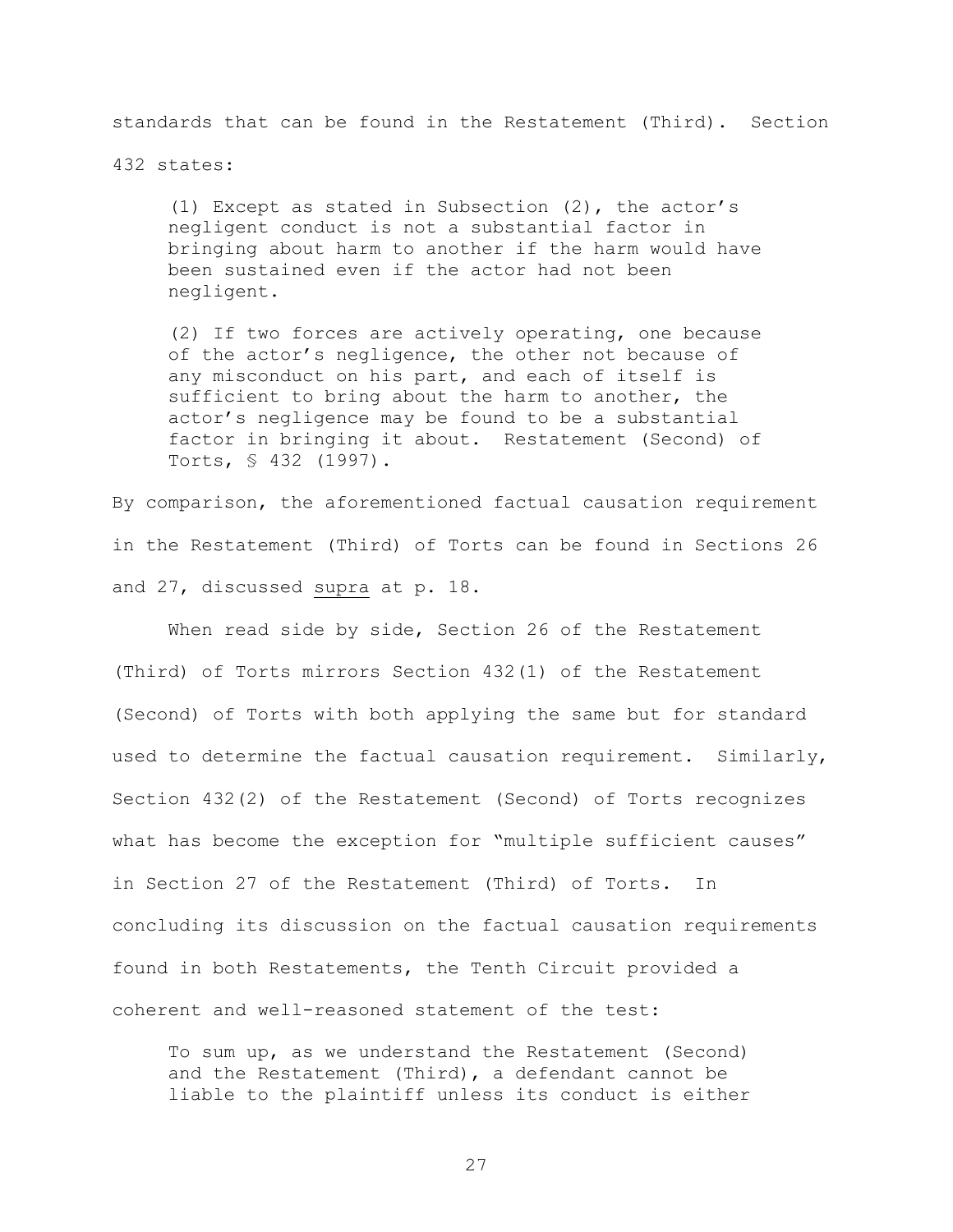(a) a but for cause of the plaintiff's injury or (b) a necessary component of a causal set that (probably) would have caused the injury in the absence of other causes. In particular, conduct was not a "substantial factor", within the meaning of the term in the Restatement (Second), in bringing about a plaintiff's injury unless it satisfied (a) or (b), and also was a sufficiently significant factor under the considerations set forth in Restatement (Second), § 433. June, 577 F.3d at 1244.

Admittedly though, the use of the phrase "substantial factor" throughout sections of the Restatement (Second) of Torts relating to both factual and legal causation tends to obscure the line between these two separate components of the causation determination.

The Restatement (Third) of Torts abandoned the use of the term "substantial factor" because it proved to be "confusing and misused." Restatement (Third) of Torts, § 26 cmt. j (2010). Yet, countless cases before and, undoubtedly, countless cases in the future, will continue to drift rudderless into the treacherous waters created by the growing confusion that is the "substantial factor test." However, adoption of the factual causation standards set forth in Sections 26 and 27 of the Restatement (Third) of Torts will provide Massachusetts judges, jurors, and advocates with a comprehensible set of directions capable of consistent application. Indeed, it is the rudder that put the law of causation back on course -- benefitting all involved in the judicial process by avoiding the substantial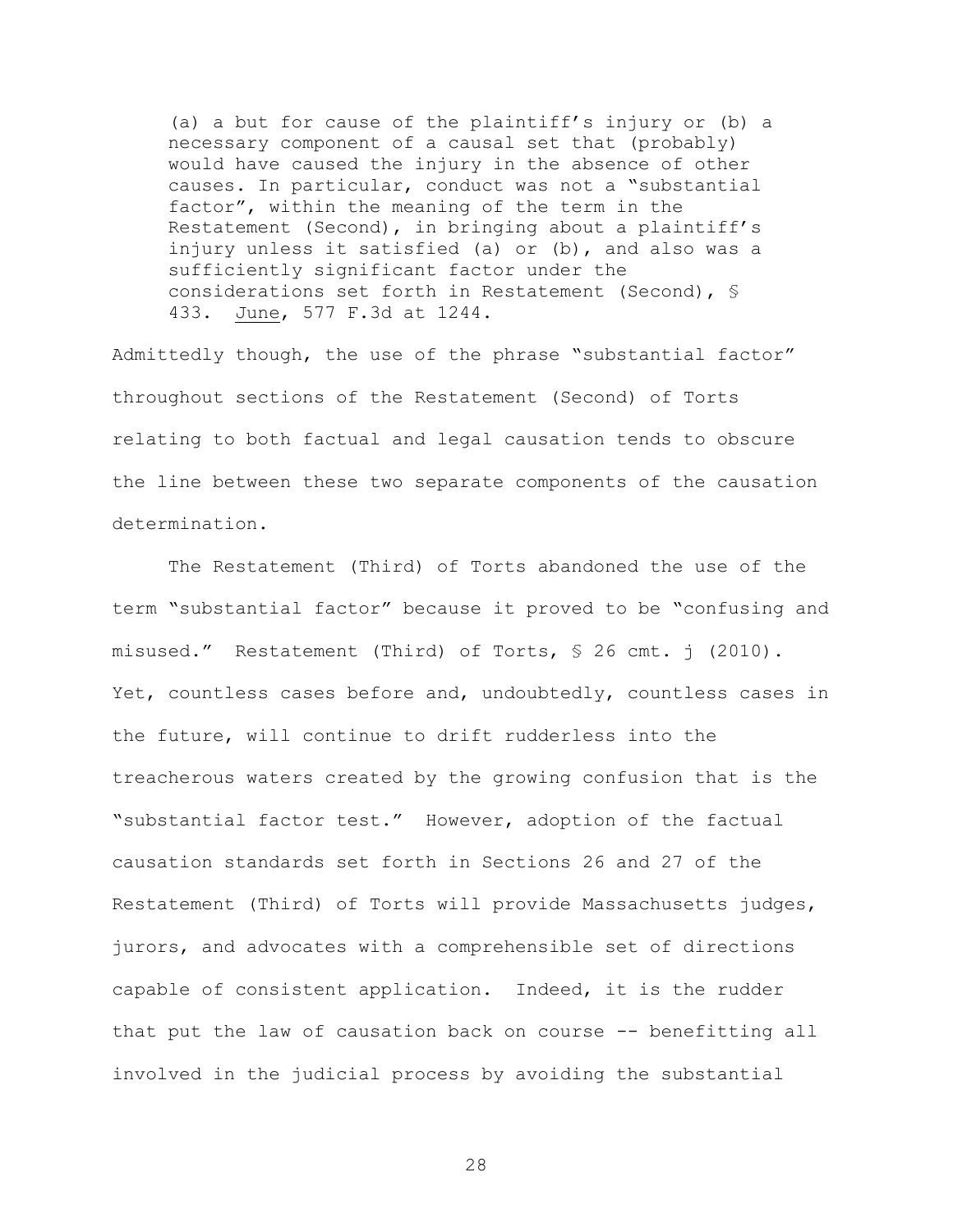confusion that has been caused by the substantial contributing factor test.

## b. Overbroad Applications of the Substantial Contributing Factor Test are No Longer Necessary or Appropriate.

The issue which has arisen in subsequent exposure cases is a lack of guidance for the factfinder as to the proper method for determining causation. In their jury instructions, judges have not mentioned the FPD test used to assess exposure, but instead have given free-floating instructions letting the jury find causation if a defendant's negligent conduct is a substantial contributing factor in the plaintiff's harm -without giving the proper definition for a substantial contributing factor.

Jury instructions from two recent multiple tortfeasor cases illustrate how cases with the essentially the same set of facts get different variations of instructions absent more guidance. In Summerlin v. Philip Morris, Middlesex Superior Court, Massachusetts, Civil Action No. 1581-CV-05255 (Oct. 2018)<sup>3</sup>, a trial ending in a split verdict, the jury instructions did not define the term "substantial contributing factor" or mention the difference between legal and factual causation. See Trial of

<sup>&</sup>lt;sup>3</sup> Summerlin v. Philip Morris was tried against two cigarette makers and an auto parts company, which the plaintiff claimed were responsible for her husband's fatal cancer and subsequent death. The trial ended in a split verdict.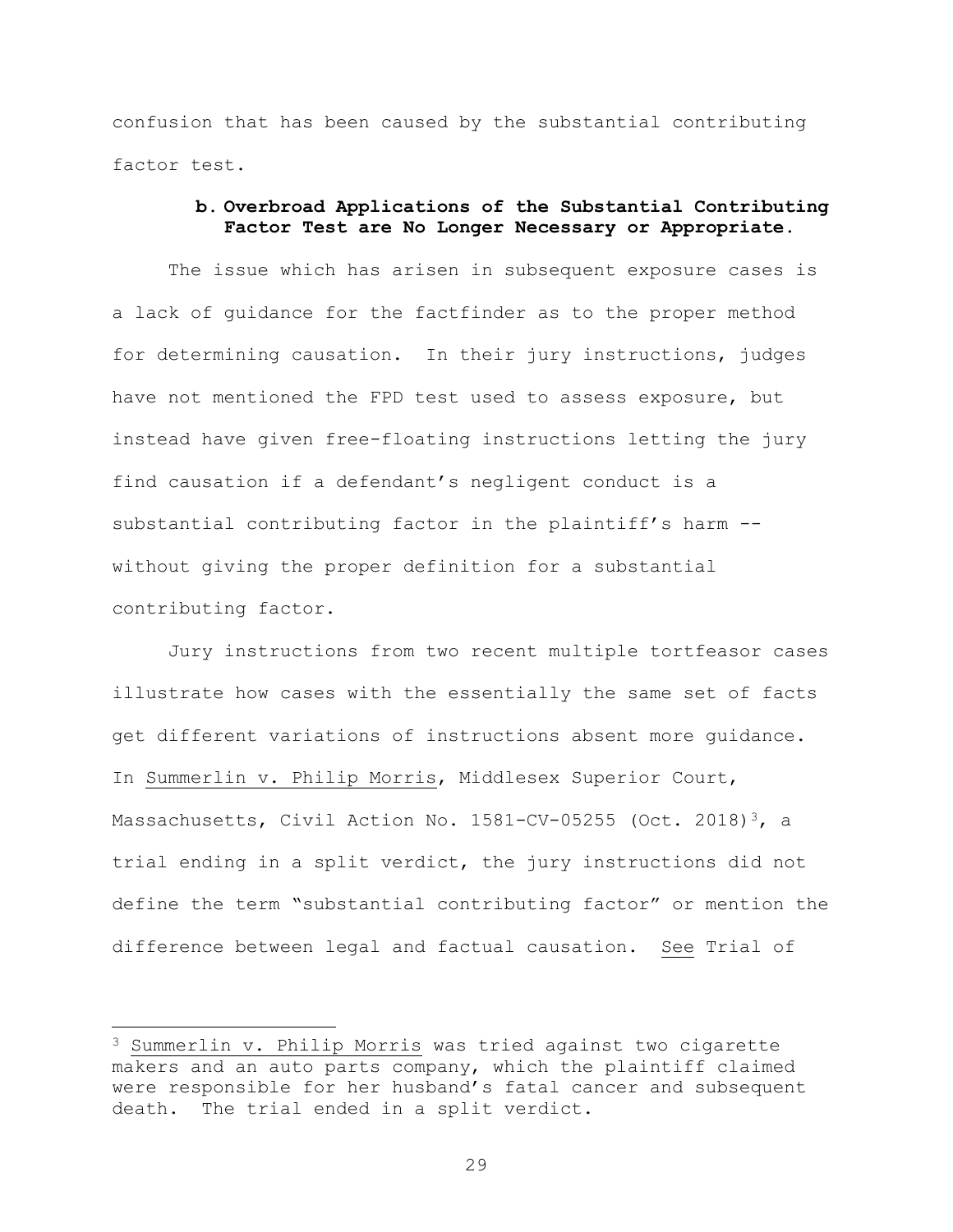Summerlin v. Philip Morris, Oct. 9, 2018, Vol. 30 at 5304-5339. Whereas, in Ross v. A.O. Smith Corp., Middlesex Superior Court, Massachusetts, Civil Action No. 1381-CV-05580 (Oct. 2017)<sup>4</sup>, the jury instructions define substantial contributing factor as "not an insignificant factor." See Trial of Ross v. A.O. Smith Corp., Sept. 28, 2017, Vol. 6 at 895. The jury instructions identified what a substantial contributing factor *is not* but left open uncertainties by not identifying what a substantial contributing factor *is*. Id. at 890, 895-896; compare O'Connor, 401 Mass. at 592 (defining substantial contributing factor as "something that makes a difference in the result").

When O'Connor was decided, the substantial contributing factor test may have been an appropriate tool for determining factual causation in the still burgeoning field of exposure litigation. However, the wide divergence from the central teachings of O'Connor, coupled with the scientific advancements of the past 32 years in our knowledge of the nature and effects of toxic substances, render the overbroad application of the substantial contributing factor test no longer necessary or desirable. What is needed in today's age of exposure litigation is a causation standard that will put the law back on the course

 $4$  Ross v. A.O. Smith Corp. was tried against an insulation contractor, which plaintiff claimed failed to warn her husband about the dangers of working in close proximity to asbestos. The trial ended in a verdict in favor of the plaintiff.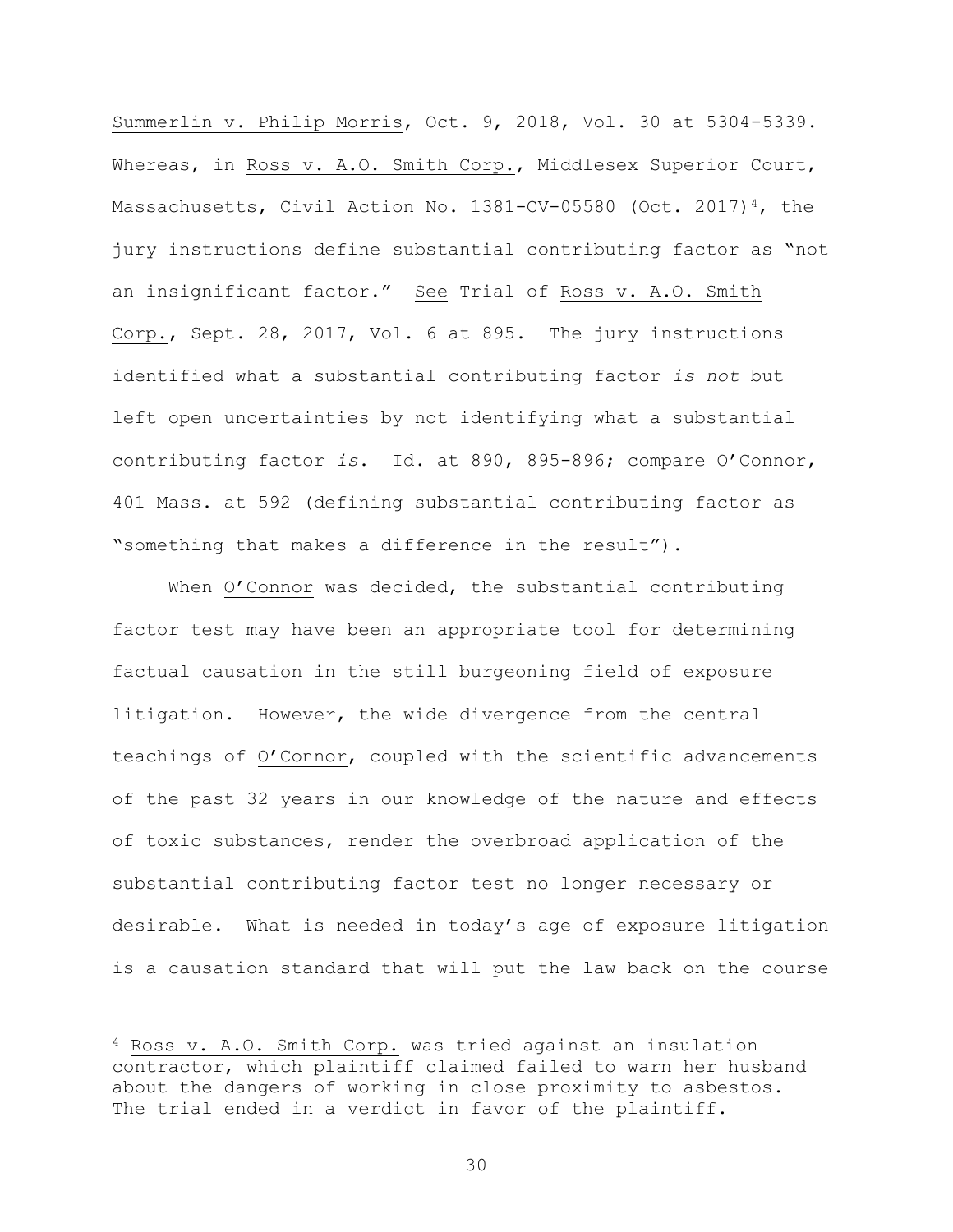charted by O'Connor -- a causation standard with clearly defined and delineated tests for factual and legal causation.

The most efficient means to right the course is to align with the factual causation standard of the Restatement (Third) of Torts. Sections 26 and 27 of the Restatement (Third) of Torts provide clear standards of factual causation that would eliminate any confusion caused by the substantial contributing factor test and ensure consistent application for even the most complex questions of causation. Adoption of the factual causation standard would not be an imposition as courts, juries, and advocates have already tested the waters. See O'Connor, 401 Mass. at 591-592 (defining substantial contributing factor as "something that makes a difference in the result.").

#### CONCLUSION

Based on the foregoing, MassDLA respectfully requests that this Honorable Court adopt a clear standard of factual causation set forth in Sections 26 and 27 Restatement (Third) of Torts (2010) to ensure objectivity and consistency in cases involving multiple tortfeasors or potential causes of injury.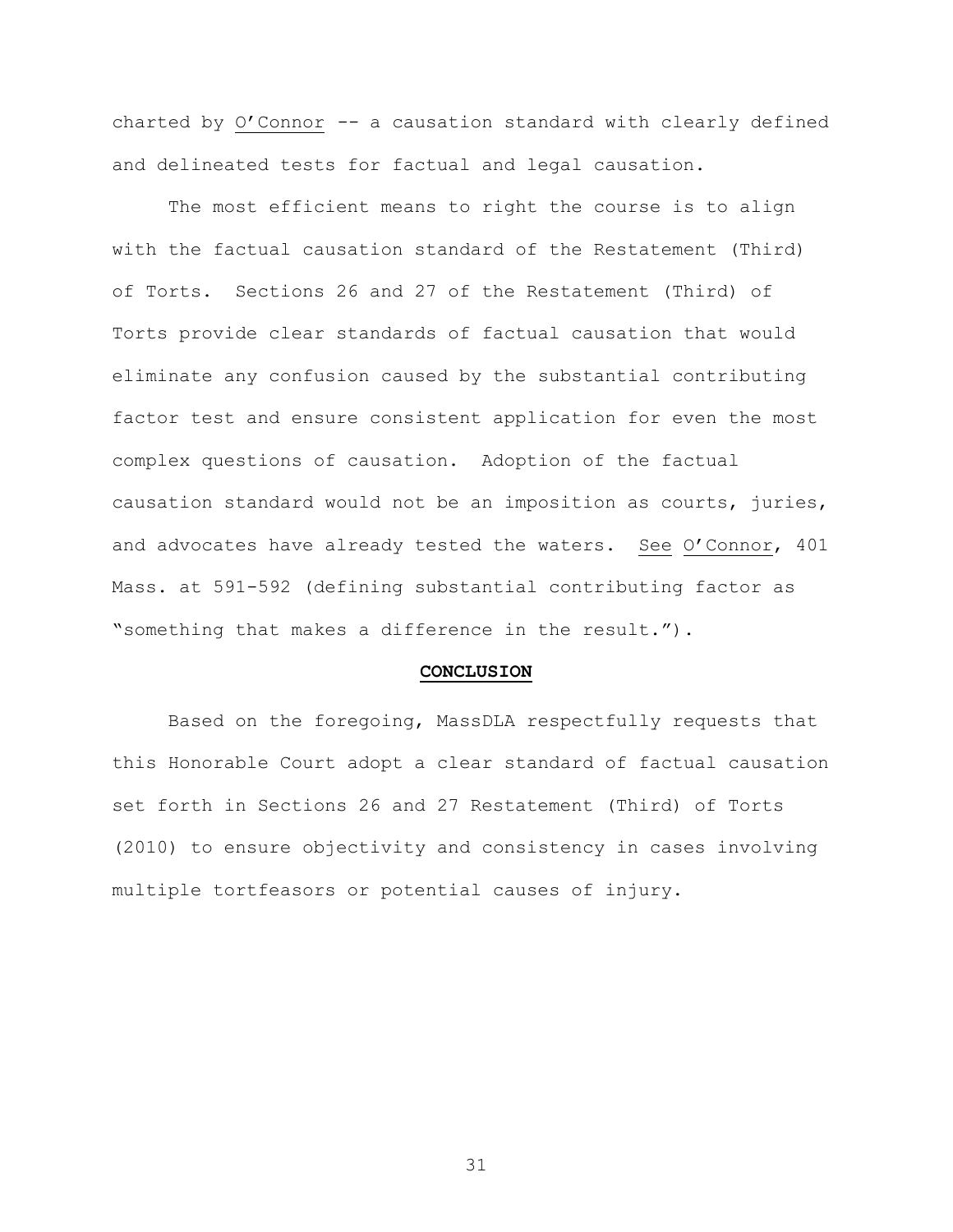Respectfully submitted,

# MASSACHUSETTS DEFENSE LAWYERS ASSOCATION

By its attorneys,

Jennifer A. Creedon BBO No. 637191 jcreedon@mmmk.com Stephanie M. Gazda BBO No. 682531 sgazda@mmmk.com Martin, Magnuson, McCarthy & Kenney 101 Merrimac St. Suite 700 Boston, MA 02114 Direct Dial: (857) 957-0683 Fax: (617) 227-334

Dated: September 16, 2020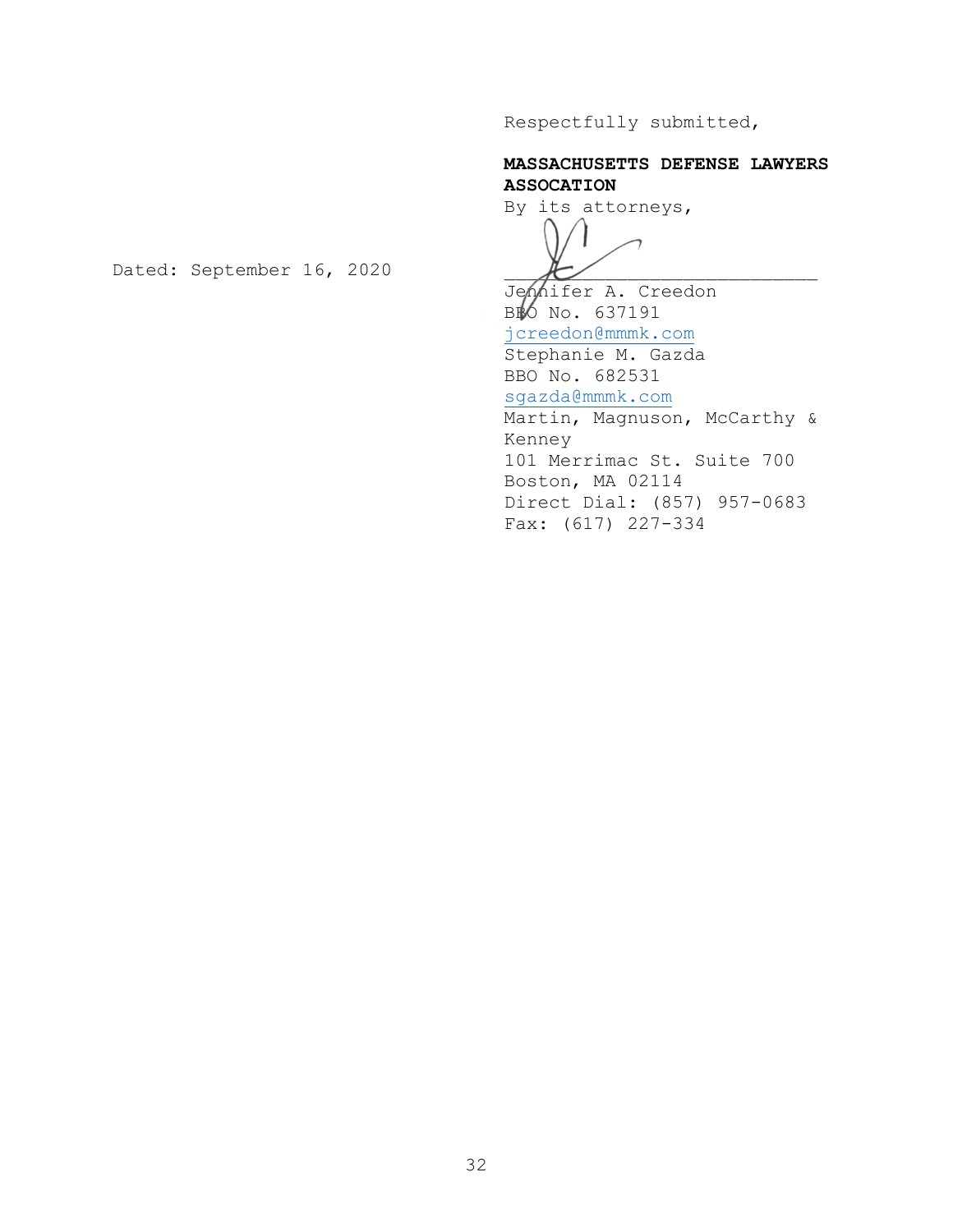### CERTIFICATION PURSUANT TO MASS. R. APP. P. 16(K)

I hereby certify that the foregoing brief complies with all of the rules of the court that pertain to the filing of briefs, including, but not limited to, the requirements imposed by Rules 16 and 20 of the Massachusetts Rules of Appellate Procedure.

Signed under the pains and penalties of Perjury this 16th day of September, 2020.

ennifer A. Creedon<br>BO No. 637191